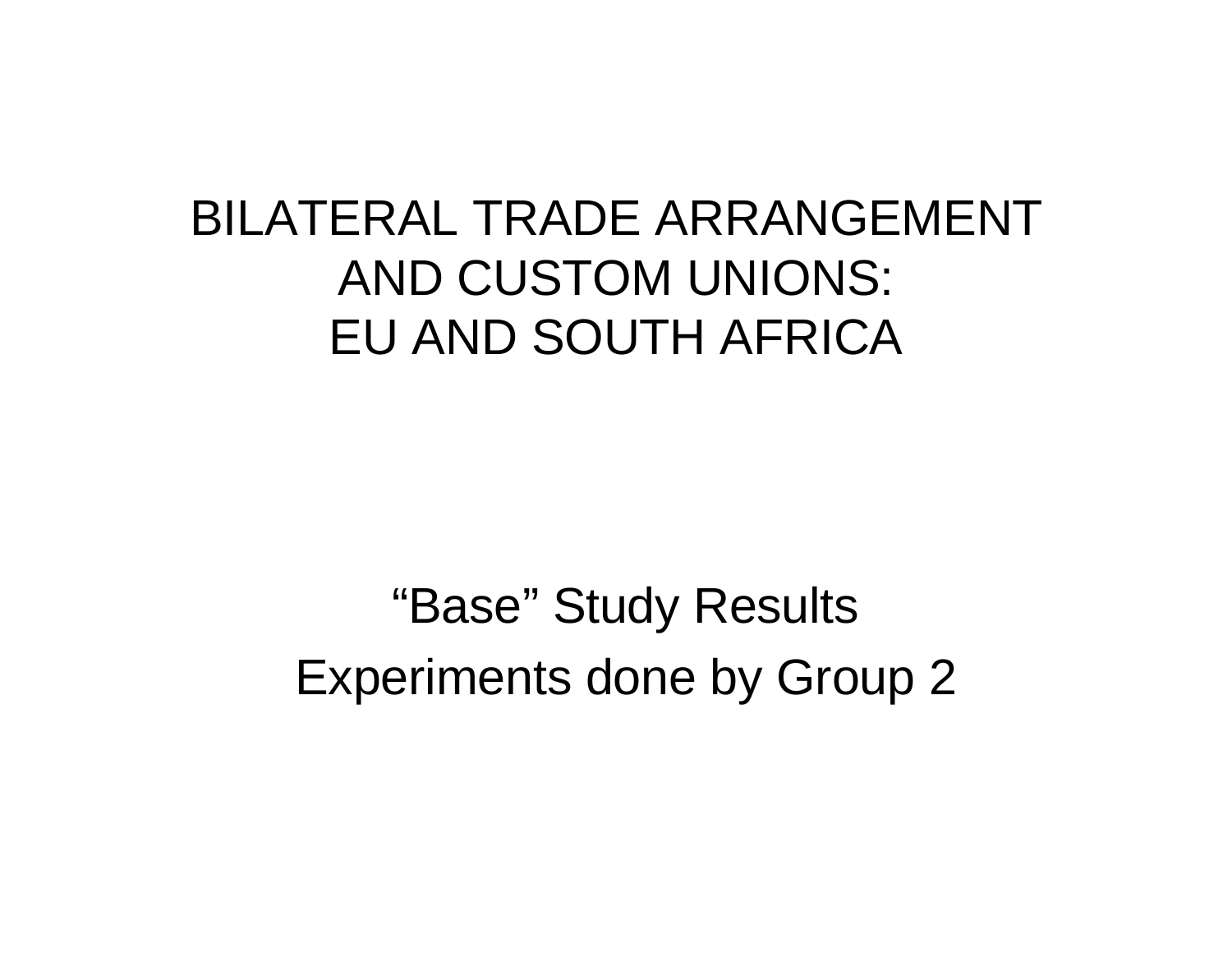## Introduction

History of SACU Free Trade Agreement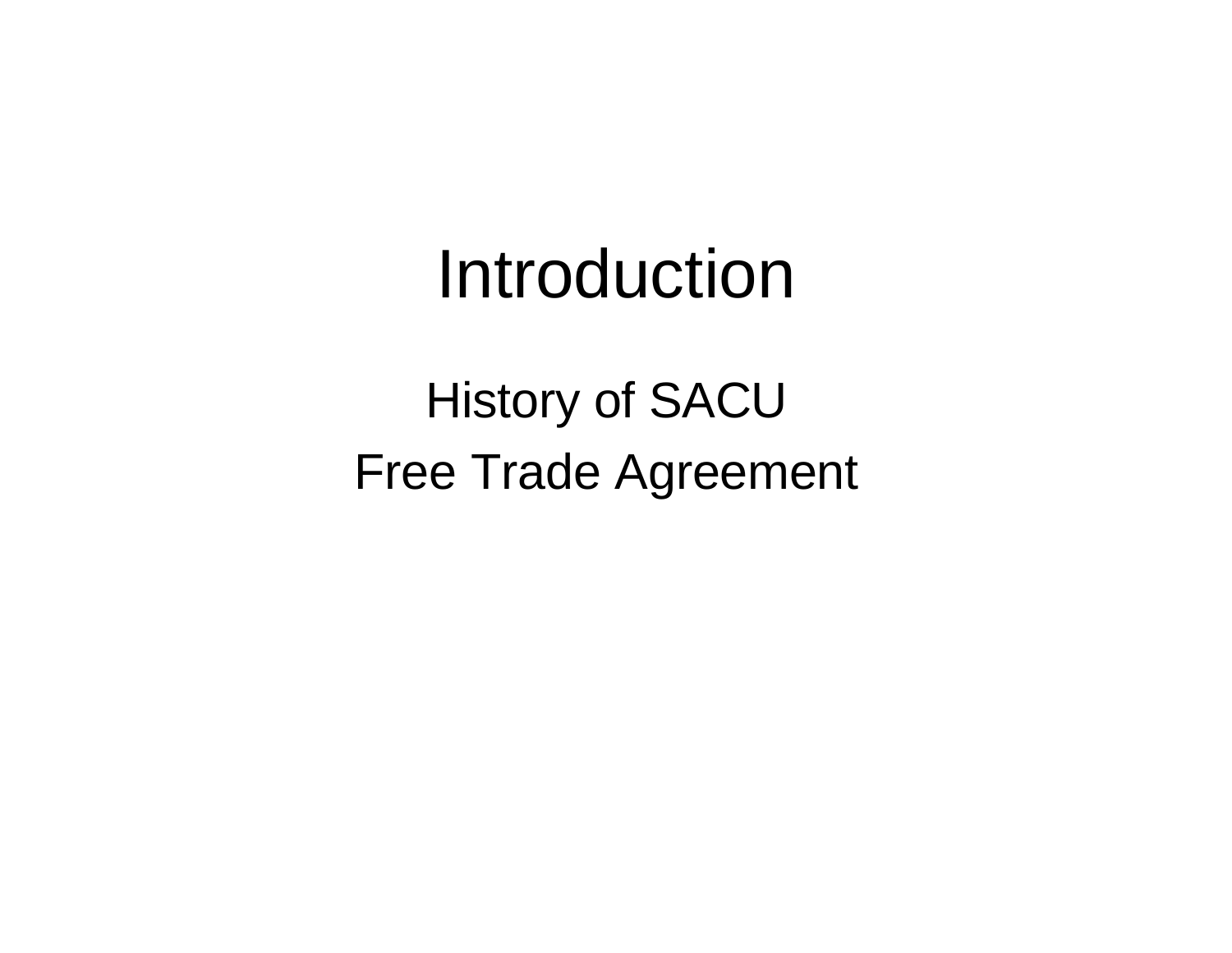## B. Base Study Approach

- 1. Incorporating a revenue sharing formula as to reflect the SACU arrangement: Tariff revenues are pooled and distributed.
	- 2. Some adjustments in the closures: a. Fixing trade balance.

b. Employment of unskilled labor.

- c. i. Fixing price (fob) and quantity of diamond exports to all region
	- ii. Fixing price (fob) and quantity of processed food products from Botswana.
- 3. Input substitution elasticities are reduced by half.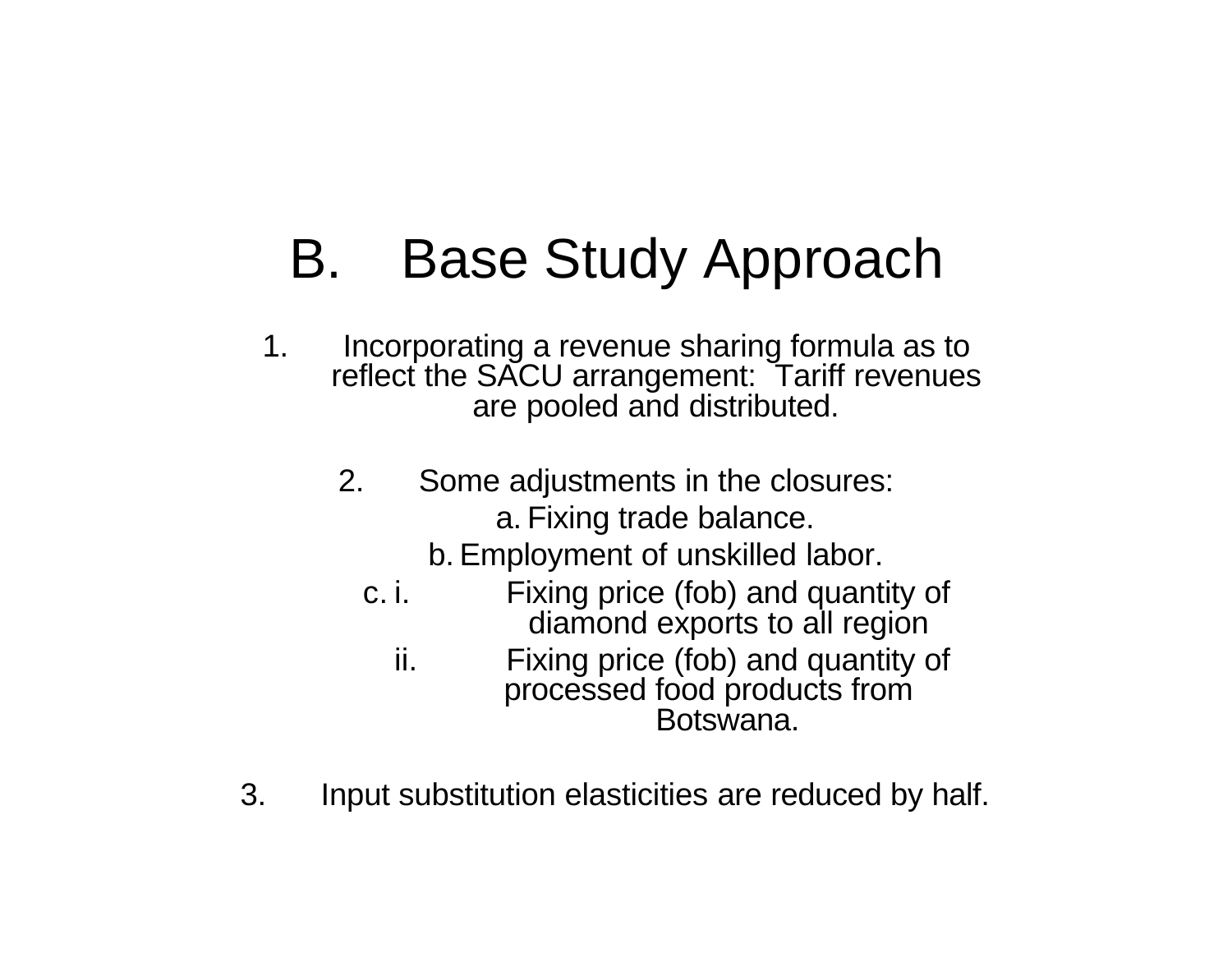## Findings:

1. Under the EU RSA FTA:

Full Liberalization:

- \* The EU and South Africa will be gainers due to promotion of allocative efficiency in both parties, employment growth in South Africa and improvement in terms of trade for the EU.
- \* The rest of the economies including Bostwana will be the losers.
	- Gains for South Africa come through expansion of food and agricultural production and trade.

Partial Liberalization:

- \* Gains for South Africa would be reduced by half and for the EU would not change.
- \* The rest of the economies including Bostwana will be losers or get no gains.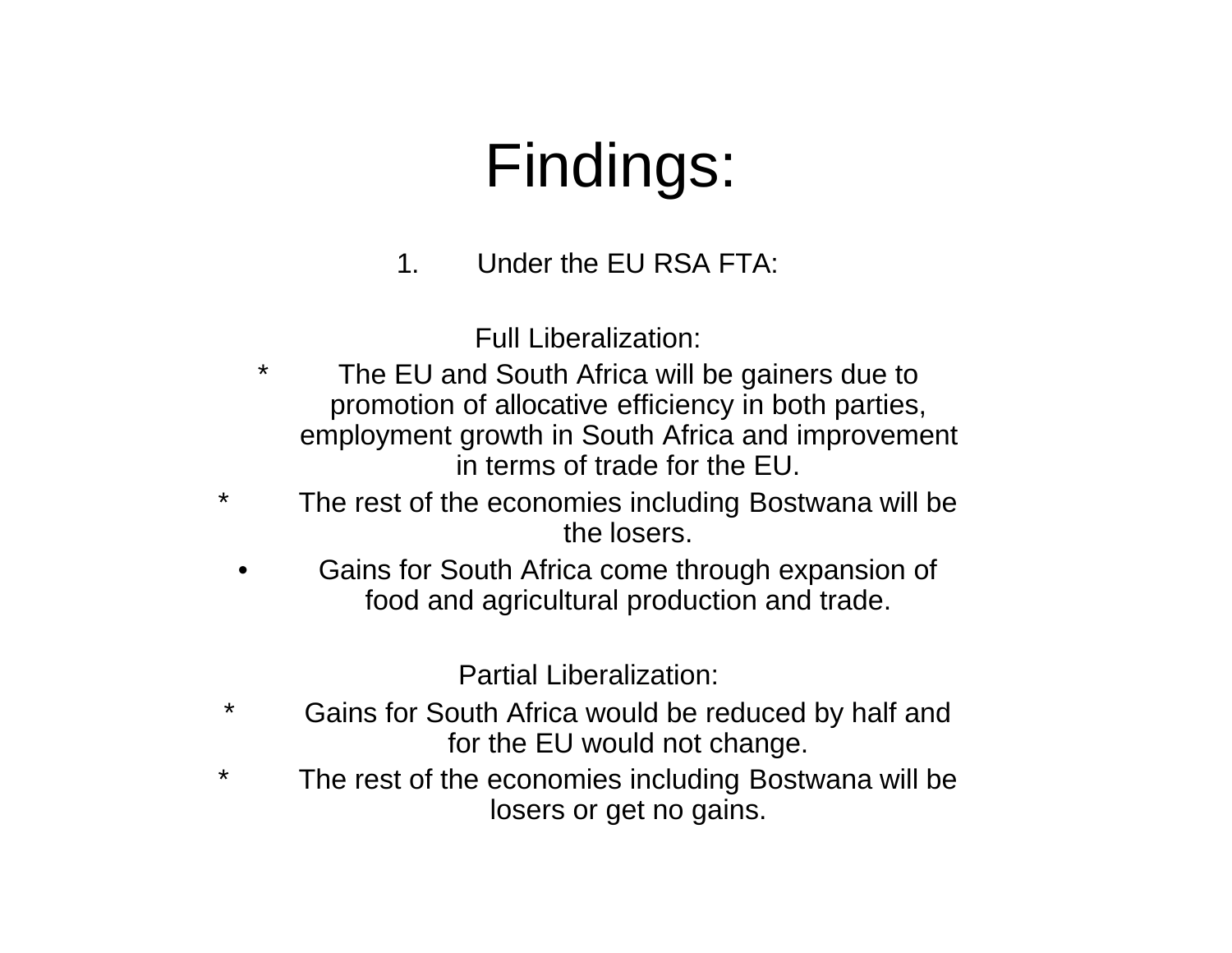## "Effects of EU and RSA FTA" Motivation

- ? EU RSA FTA leads to asymmetric benefits
	- more benefit to EU & RSA(EU(797), RSA, (1,729), BWA,( -71.5)
	- There are three fixations in the closure
- ? What happen if trade balance fixation is relaxed?
	- Whether it makes BWA better off?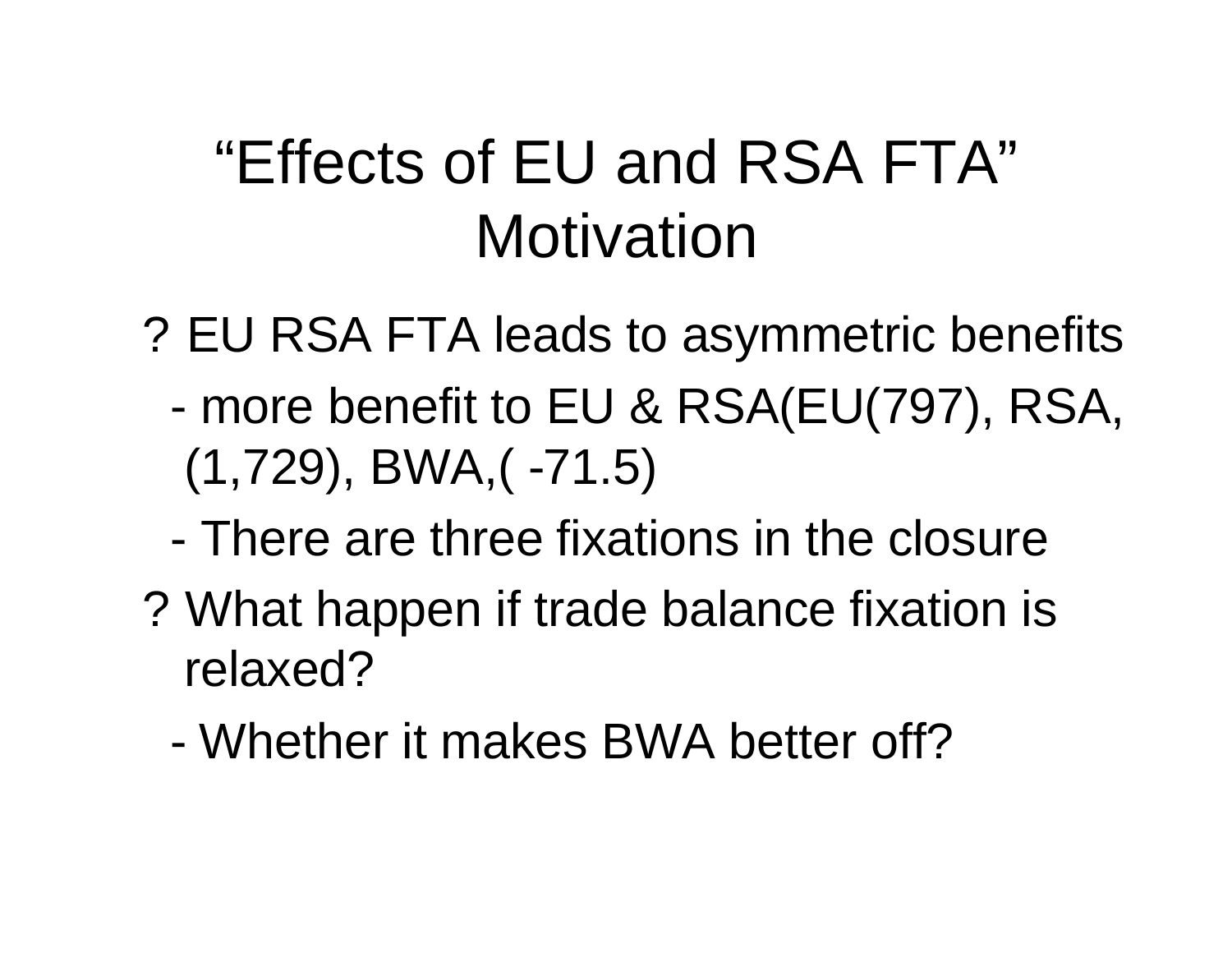# A Prior Expectations

? With no trade balance fixation, FTA b/w EU and RSA ? trade creation & diversion ? GDP ? ? more import (demand) from EU and RSA ? Export Price of food ? ? TOT and trade balance improved ? BWA better off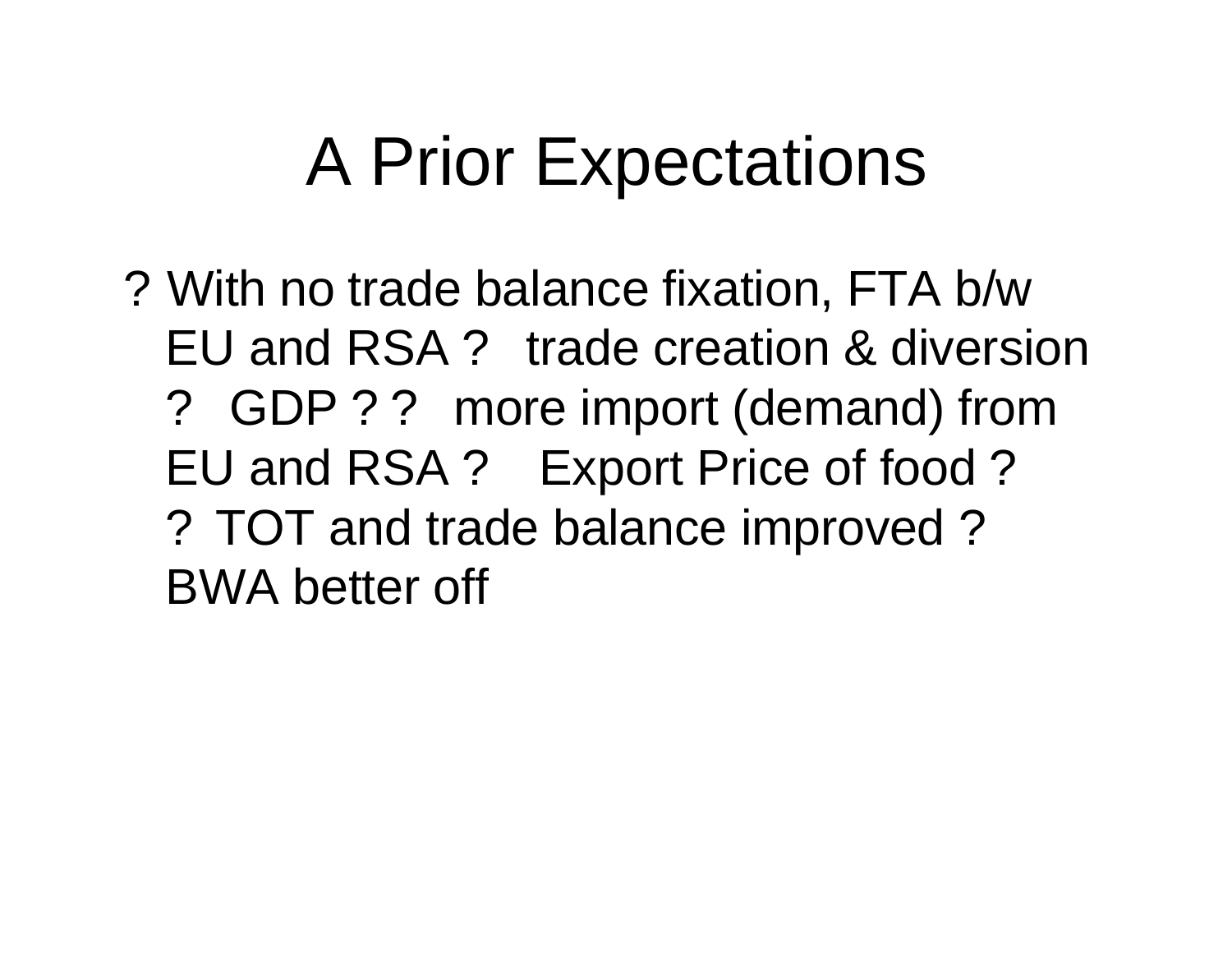# Approach

- ? Change the Closure
	- Only two swaps(fixing BWA' diamond and beef export)
- ? The same shocks-full liberalization b/w EU and RSA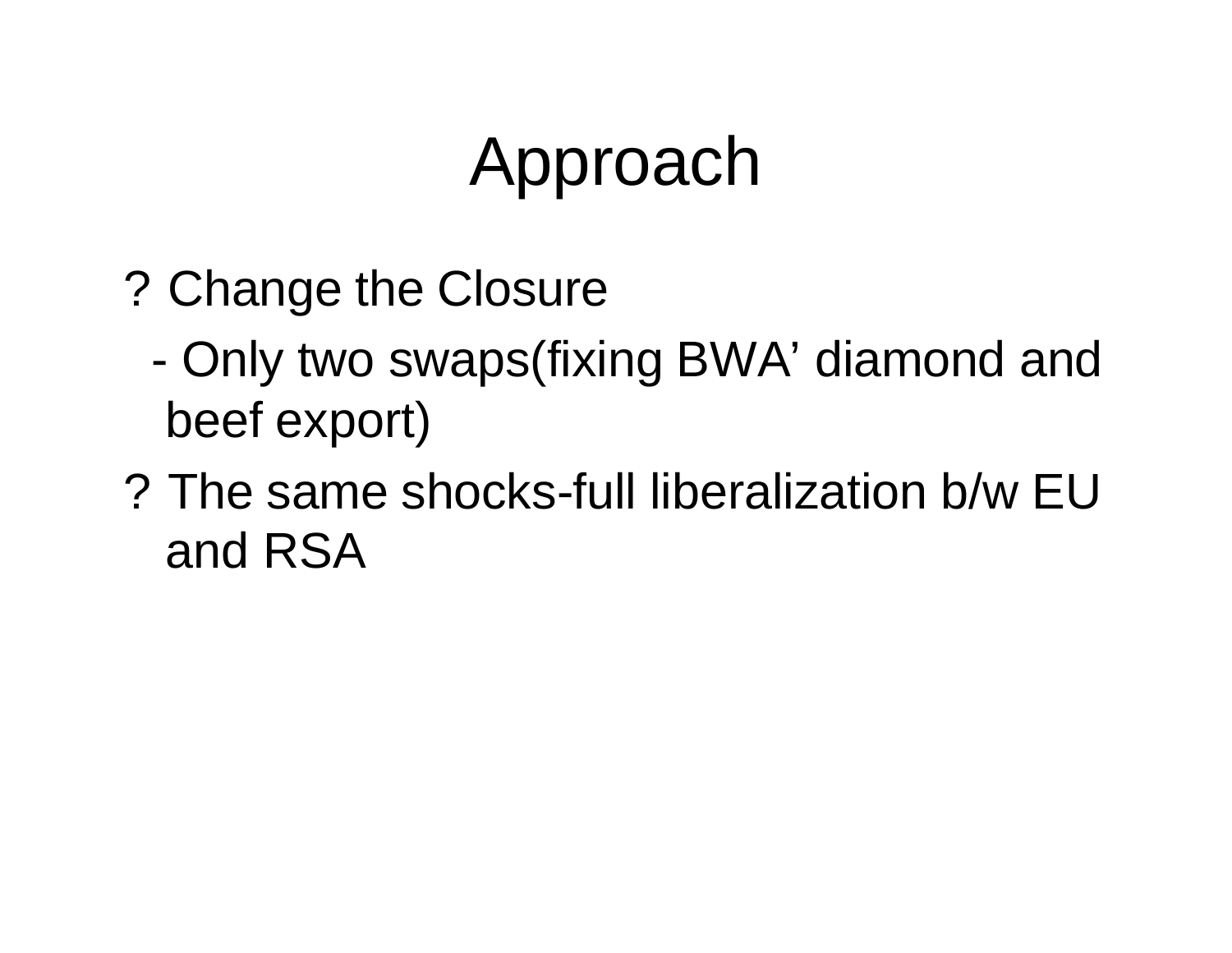## Results

1) Welfare Decomposition

|            |                  | Total    | <b>Alloc</b> | Endw           | <b>TOT</b> | IS_F1   |
|------------|------------------|----------|--------------|----------------|------------|---------|
| <b>BWA</b> | EXP <sub>1</sub> | $-71.5$  | 1.6          | $-1.1$         | $-4.6$     | 10.4    |
|            | EXP <sub>2</sub> | $-107.7$ | 1.9          | $-23.2$        | $-24.1$    | 13.9    |
| <b>RSA</b> | EXP <sub>1</sub> | 1,729.5  | 350          | 1,318.9        | $-66.5$    | 39.4    |
|            | EXP <sub>2</sub> | 2,831.2  | 661.1        | 1,765.8        | 318        | 11.1    |
| EU         | EXP <sub>1</sub> | 797.2    | 345.9        | $\overline{0}$ | 471.1      | 23.9    |
|            | EXP <sub>2</sub> | 674.1    | 290.8        | $\overline{0}$ | 398.0      | $-14.7$ |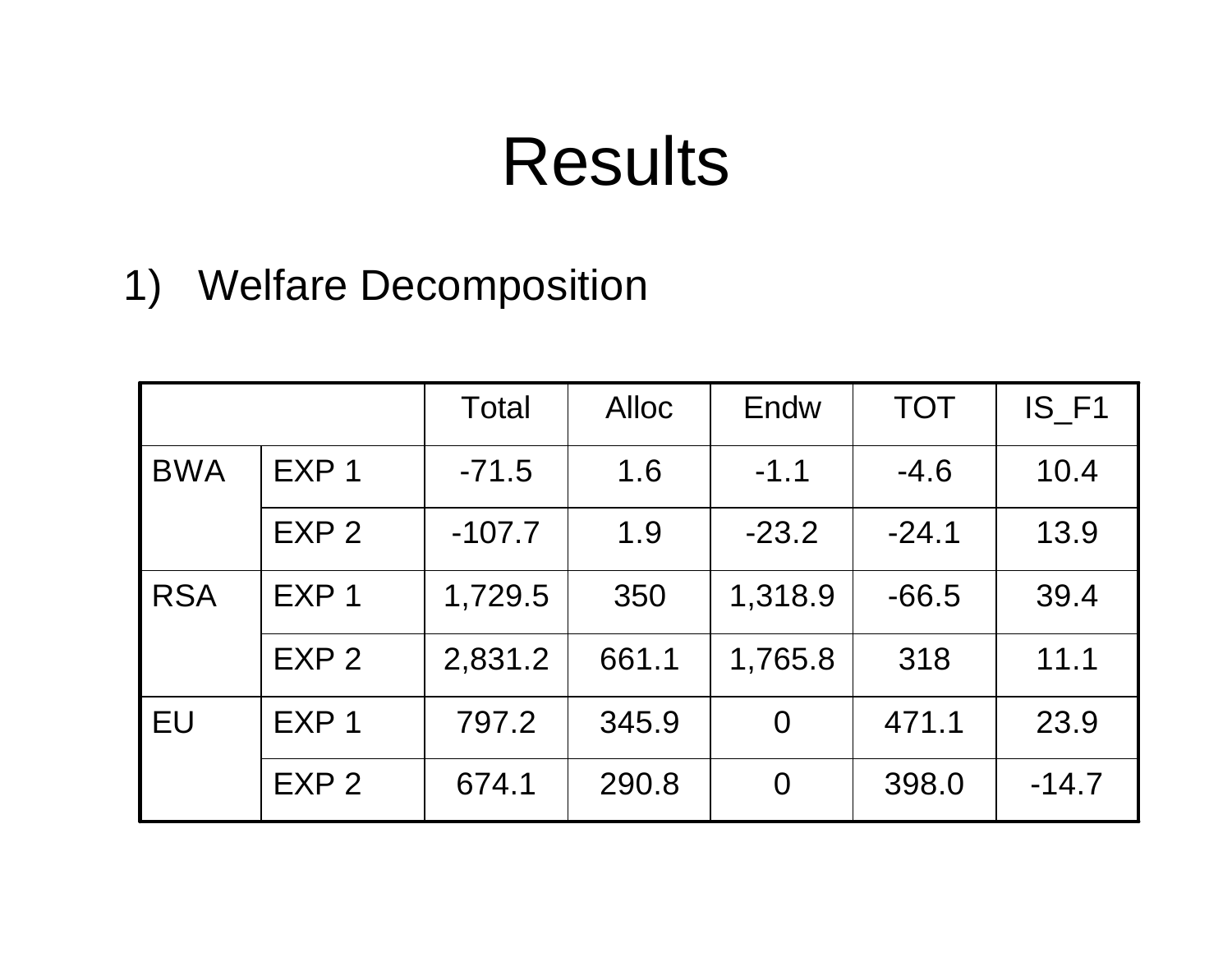# ? Allocative Efficiency by Sector

|            |                  | <b>Allocative Efficiency</b>                    |
|------------|------------------|-------------------------------------------------|
| <b>BWA</b> | EXP <sub>1</sub> | ? mainly from food sector(1.6)                  |
|            | EXP <sub>2</sub> | ? Still from food sector(1.4)                   |
| <b>RSA</b> | EXP <sub>1</sub> | ? mainly from food $(189.3)$ , Iman $(141.2)$   |
|            | EXP <sub>2</sub> | ? still from food(254.4), Iman(228), mine(83.3) |
| EU         | EXP <sub>1</sub> | $?$ food(178.3), capital(29.8), mine(28.6)      |
|            | EXP <sub>2</sub> | ?food(174.8), tex(23.3), capital(24)            |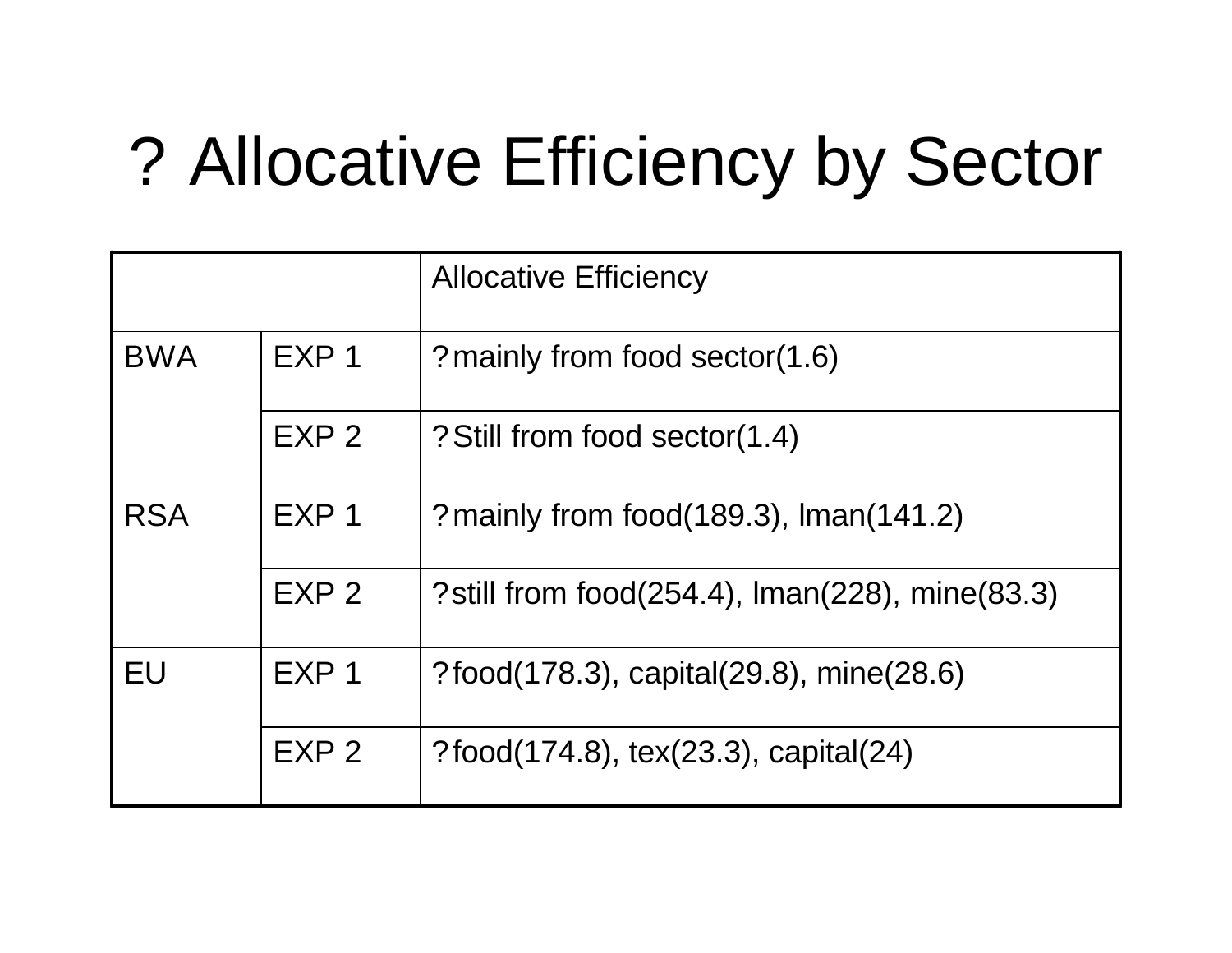## Endowment Efficiency

|                                |                  | <b>Endowment Efficiency</b>     |  |
|--------------------------------|------------------|---------------------------------|--|
| <b>BWA</b><br>EXP <sub>1</sub> |                  | ? worsening by unsklab(-1.1)    |  |
|                                | EXP <sub>2</sub> | ? worsening by unsklab(-23.2)   |  |
| <b>RSA</b>                     | EXP <sub>1</sub> | ? improving by unsklab(1,318.9) |  |
|                                | EXP <sub>2</sub> | ? improving by unsklab(1,765.8) |  |
| <b>EU</b><br>EXP <sub>1</sub>  |                  | ? No change                     |  |
|                                | EXP <sub>2</sub> | ? No change                     |  |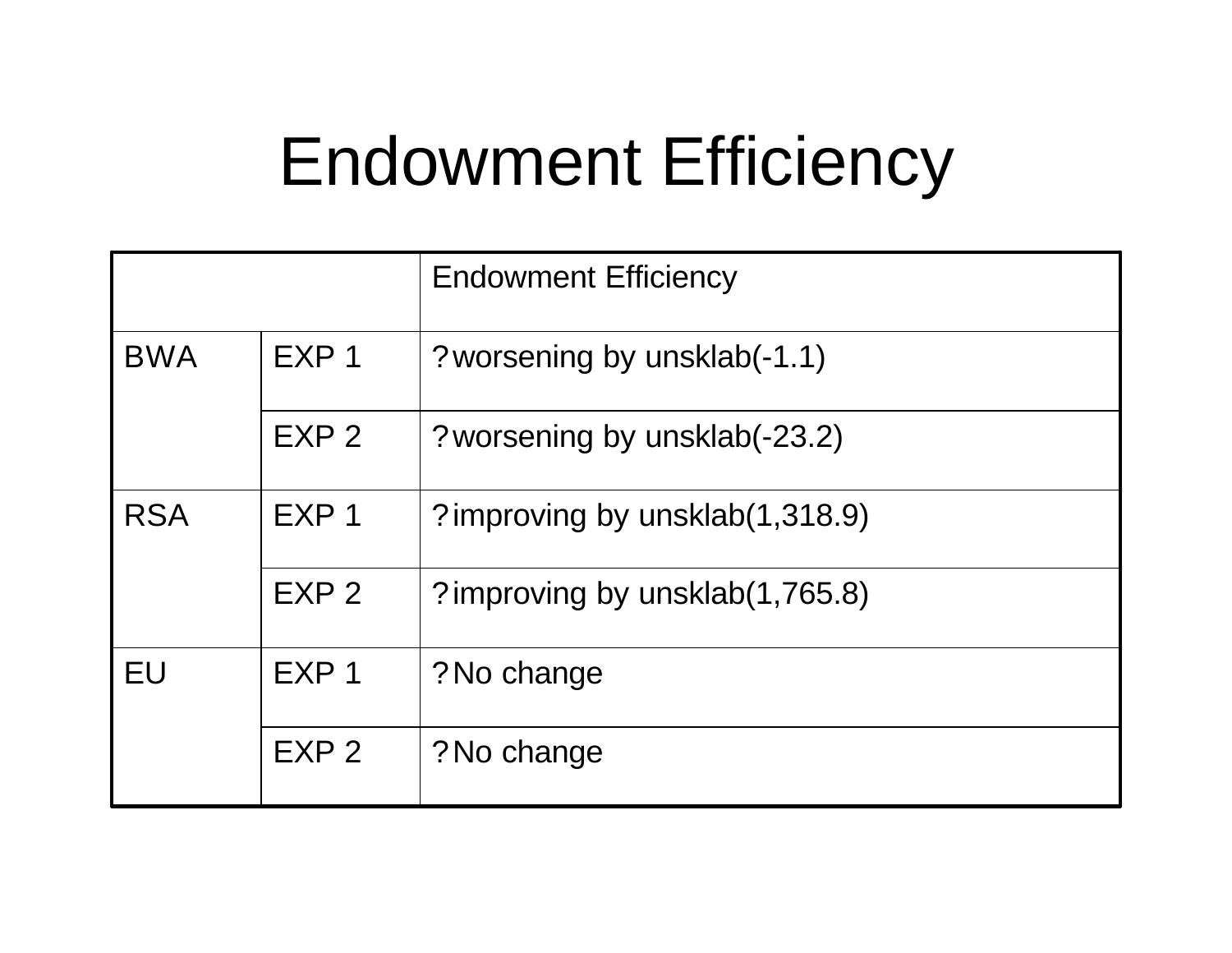# TOT Efficiency by Sector

|            |                  | <b>TOT Efficiency</b>                                               |
|------------|------------------|---------------------------------------------------------------------|
| <b>BWA</b> | EXP <sub>1</sub> | ? better off in Iman(2.1), food(0.9)                                |
|            |                  | ? worse off in crops(-3.4), serv(-3.7)                              |
|            | EXP <sub>2</sub> | ? worse off in $\text{Iman}(-6.3)$ , serv( $-6.1$ ), crop( $-2.8$ ) |
| <b>RSA</b> | EXP <sub>1</sub> | ? better off in crops(34.7), mine(14.4)                             |
|            |                  | ? worse off in food(-51.5), Iman(-34.3)                             |
|            | EXP <sub>2</sub> | ? better off serv(66.6), crops(51.4), mine(42.9)                    |
|            |                  | ? worse off food(-32.5)                                             |
| <b>EU</b>  | EXP <sub>1</sub> | ? better off Iman(174.0), serv(165.6)                               |
|            |                  | ? worse off mine(-7.2), crops(-7.0)                                 |
|            | EXP <sub>2</sub> | ? better off Iman(170.4), serv(165.6)                               |
|            |                  | ? worse off mine(-22.7), crops(-12.3)                               |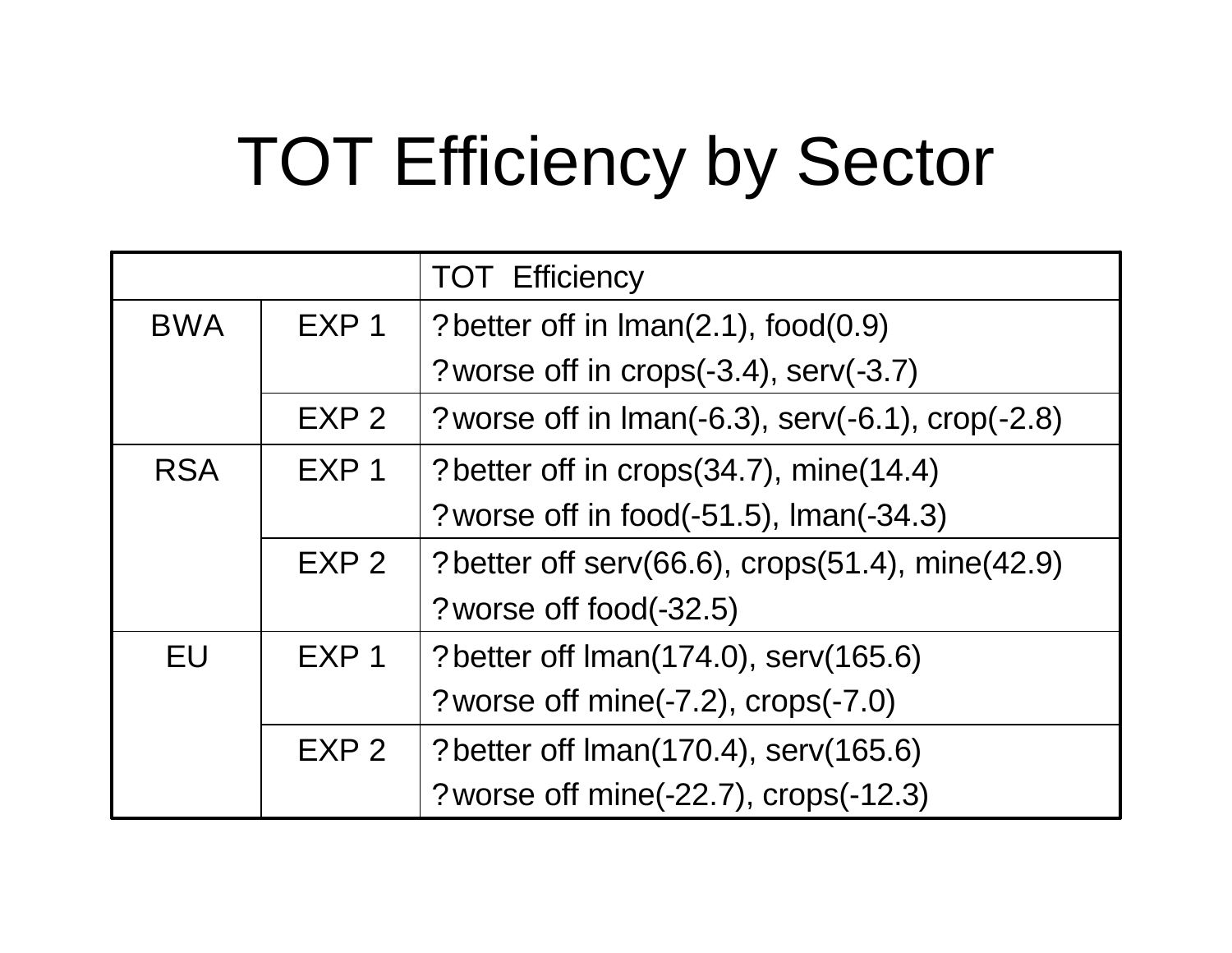# 2) Change in GDP Index

|                  | <b>BWA</b> | <b>RSA</b> | FU    |
|------------------|------------|------------|-------|
| EXP <sub>1</sub> | 0.01       | 1.20       | 0.004 |
| EXP <sub>2</sub> | $-0.46$    | 1.75       | 0.004 |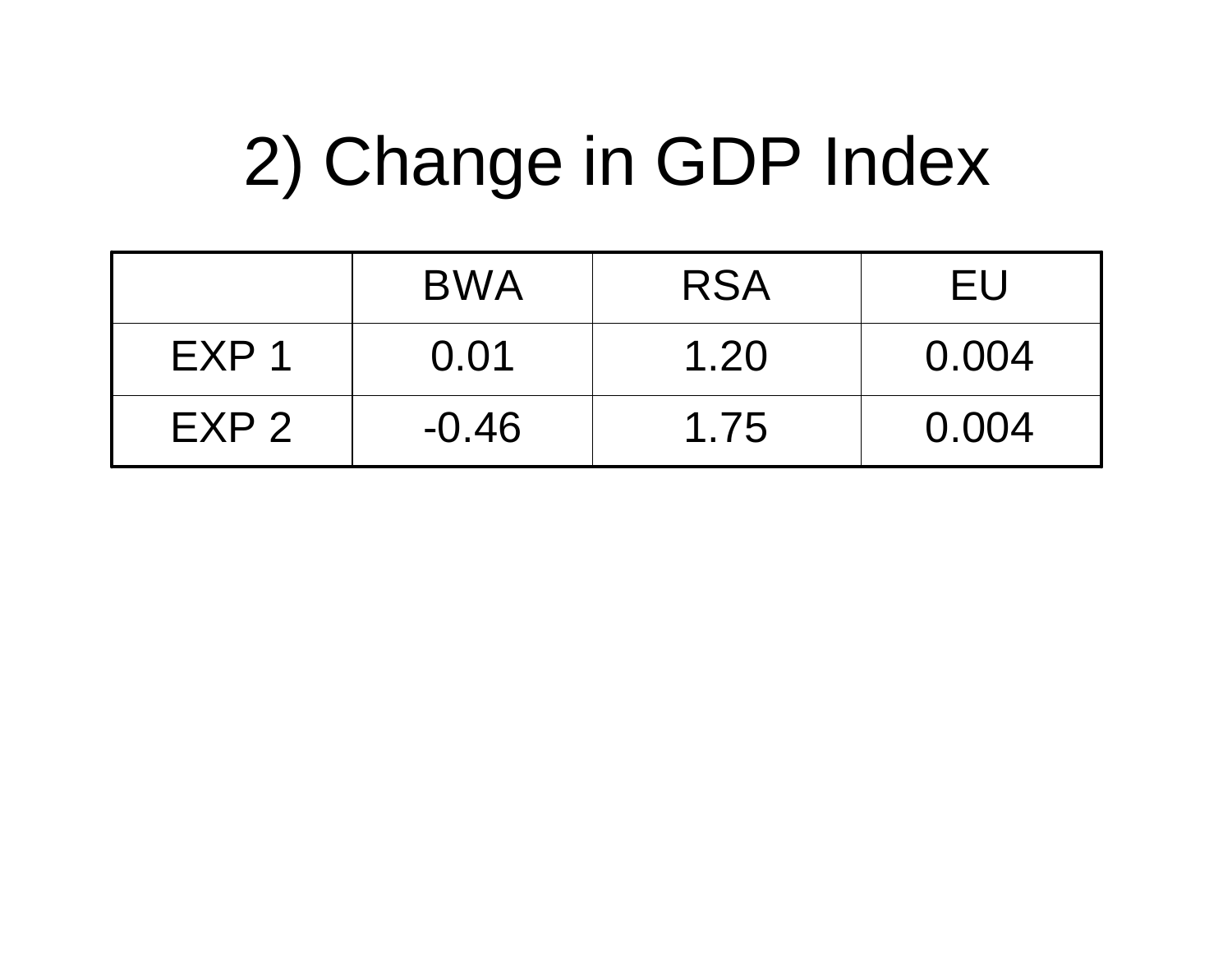# 3) Change in Export and Import

|        |                  | <b>BWA</b> | <b>RSA</b> | EU      |
|--------|------------------|------------|------------|---------|
| Import | EXP <sub>1</sub> | $-8.34$    | 3,814.4    | 2,648.3 |
|        | EXP <sub>2</sub> | $-63.2$    | 4,859.8    | 2,419.2 |
| Export | EXP 1            | $-27.03$   | 3,491.3    | 1,638.5 |
|        | EXP <sub>2</sub> | 10.8       | 1,674.0    | 205.1   |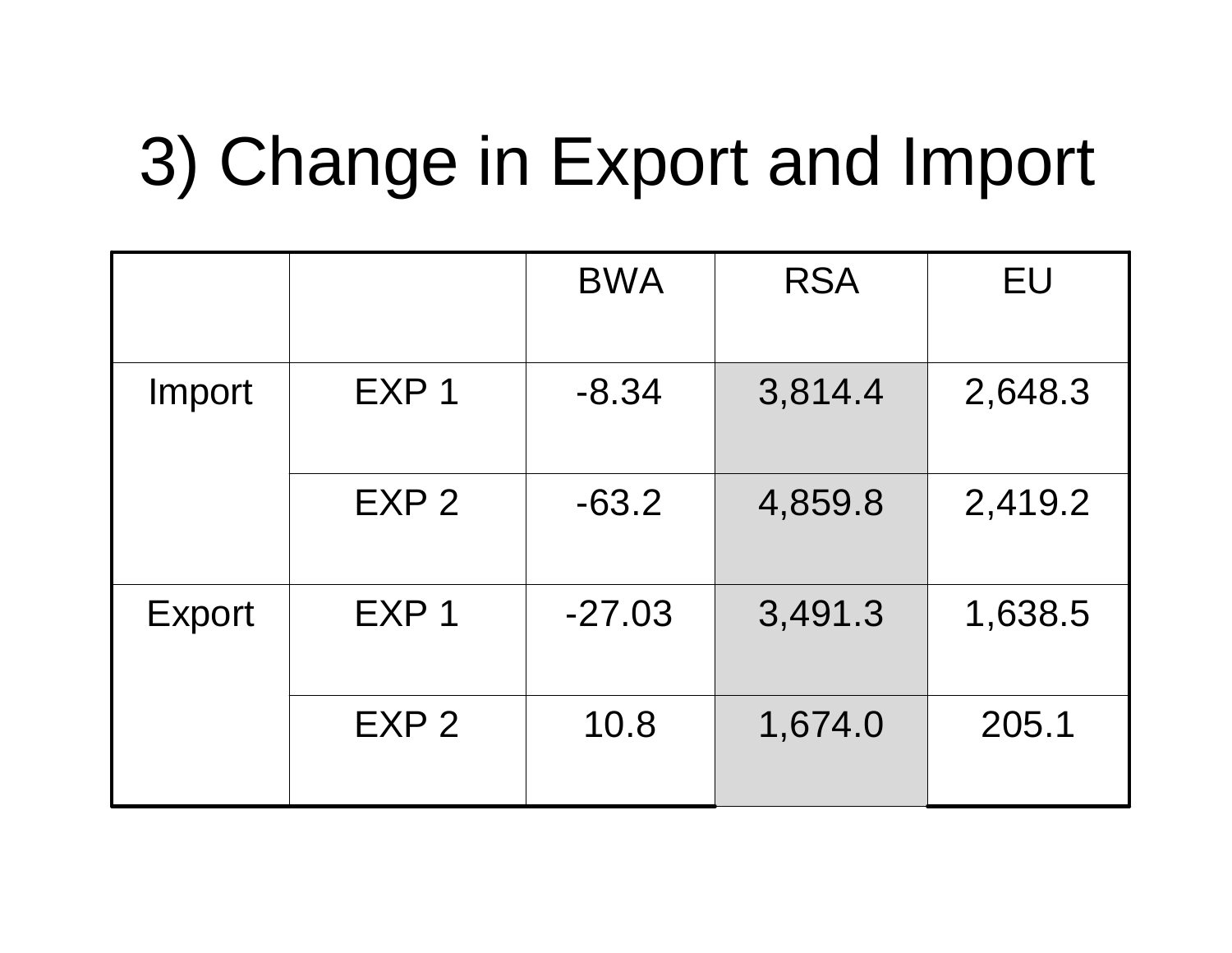## 4) Trade Balance

|                  | <b>BWA</b> | <b>RSA</b> | EU       |
|------------------|------------|------------|----------|
| EXP <sub>1</sub> | $-21.3$    | 16.4       | $-239.1$ |
| EXP 2            | 51.9       | $-2,352.0$ | 327.5    |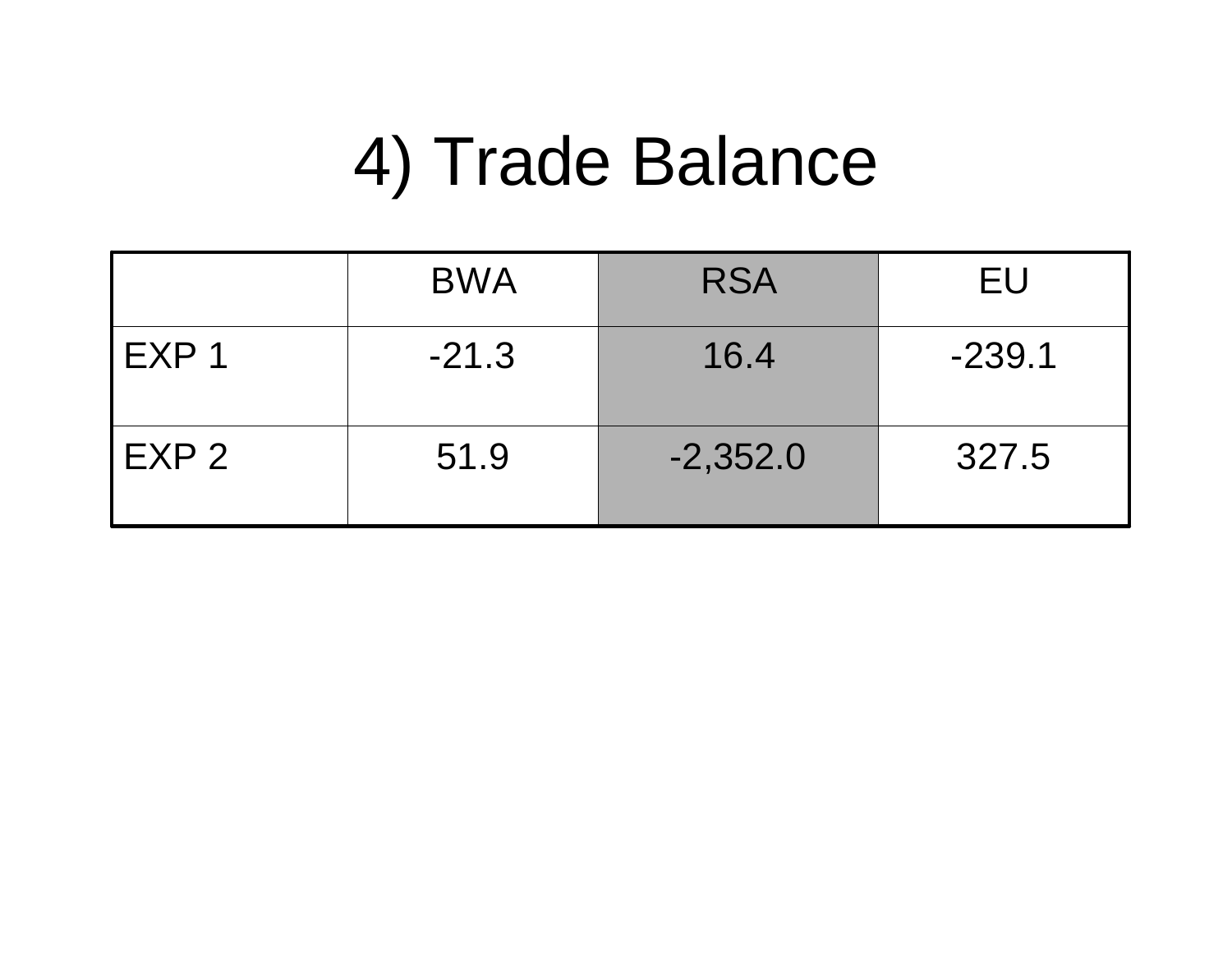# Wrap-up

- ? With no trade balance fixation, BWA better off in terms of trade and trade balance
	- however, total EV more worse off due to endowment and TOT inefficiency
	- More unemployment in unskilled labor
- ? RSA better off mainly by improving endowment efficiency, especially unskilled labor sector, and allocative efficiency in food and light manufacturing sector.
- ? In FTA EU RSA, special consideration should be given to BWA (e.g. increase in unskilled labor by importing food more)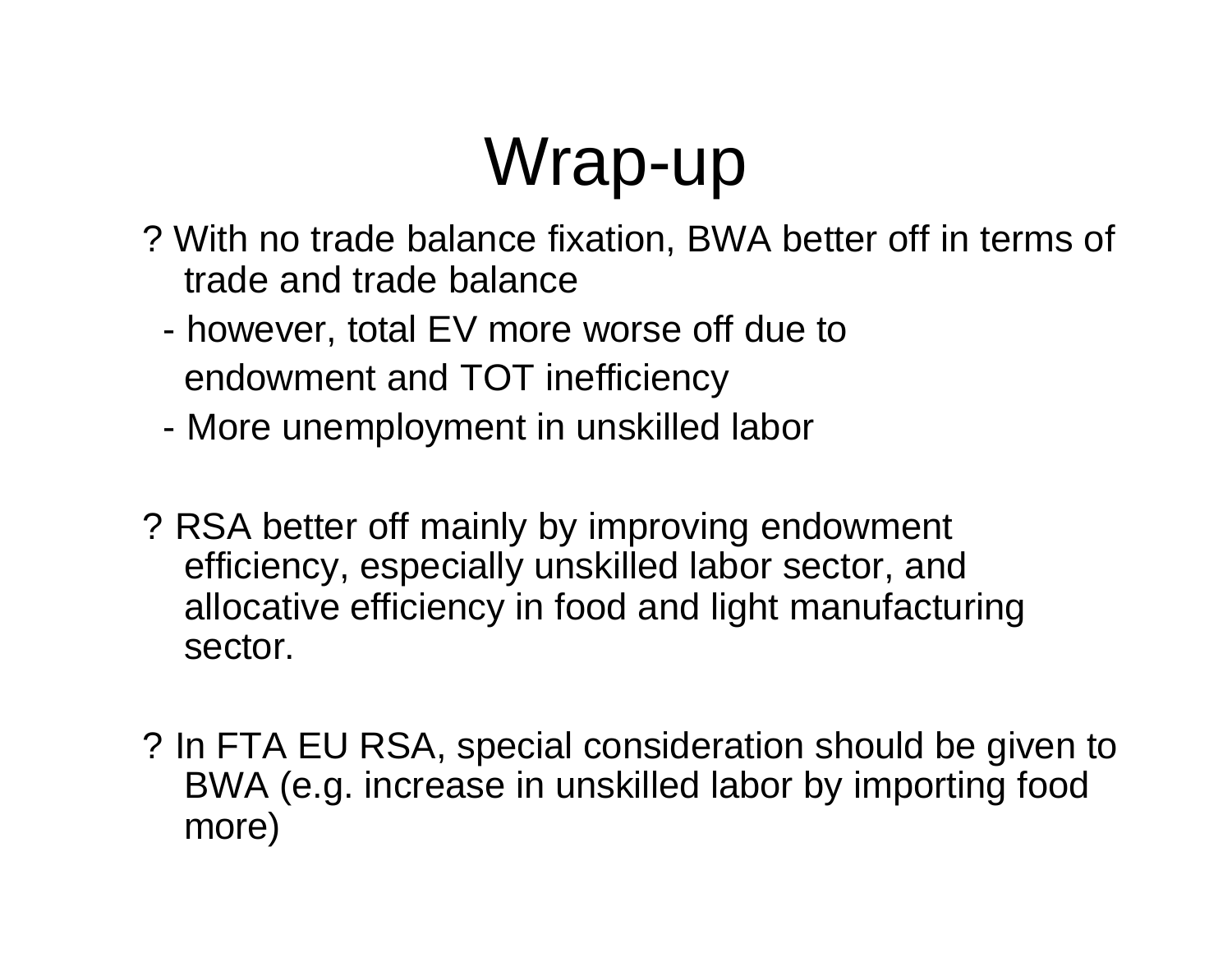#### FTA between EU and SACU members

Presented by Alex & Lisa

1

#### - **Motivation:**

○ EU-RSA FTA makes BWA worse off (mainly asymmetric effect b/w EU and BWA) ○ What happens to EU and BWA if EU-SACU have FTA **Initial changes:**

#### ○ cmfstart.shk

defined a set of non-mineral commodities (NMIN\_COMM) as a subset of TRAD\_COMM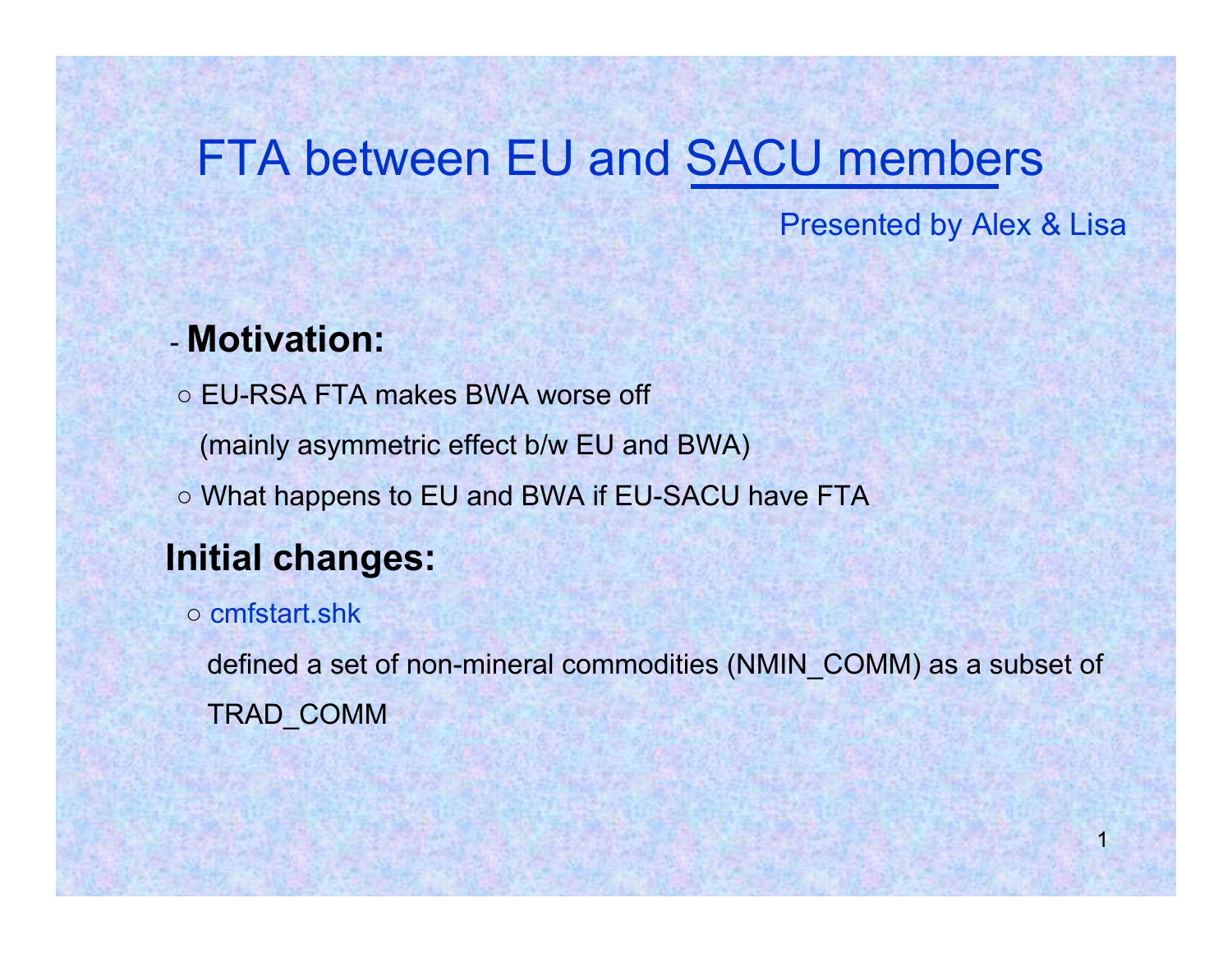#### FTA between EU and SACU members

#### ○ closure

price and quantity of minerals from BWA assumed constant export of crops from BWA excluded removed assump. of duty free exports of beef from BWA to EU

#### ○ shocks

removed import and export tariffs for all products between SACU and EU, except minerals for BWA (b/o Central Selling Organization-diamonds cartel) Shocks added to base shocks:

shock tms(NMIN\_COMM,"bwa","eur")

shock txs(NMIN\_COMM,"bwa","eur")

shock txs(TRAD\_COMM,"eur","bwa")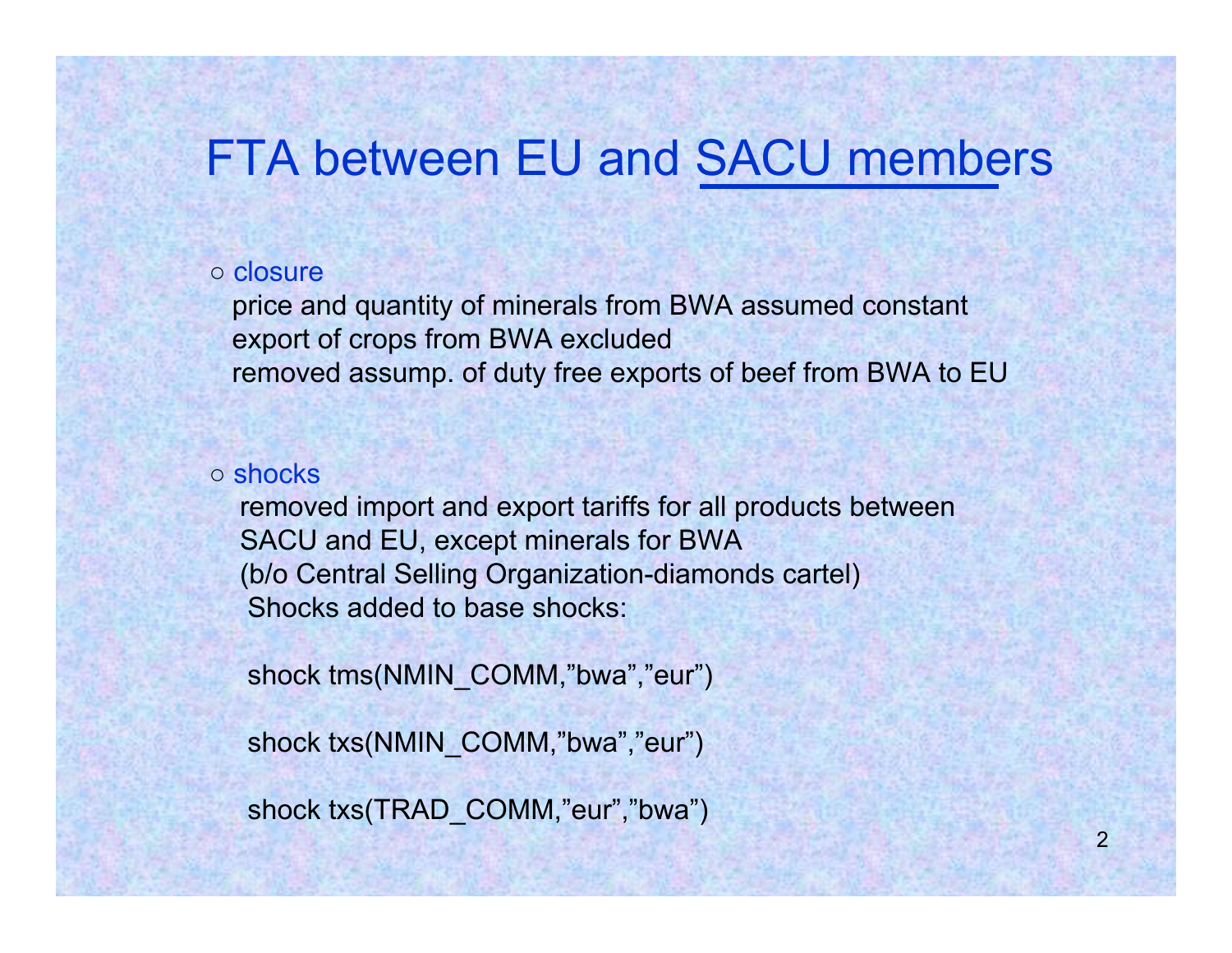#### FTA between SACU and EU members

#### Results:

- SACU and EU gain but ROA is losing - BWA benefits (1.8% of GDP) S. Africa (1.2% of GDP) EU (0.01% of GDP)



- BWA has a welfare benefit of the order of 60 USmagainst a loss of 71.5 USm in base scenario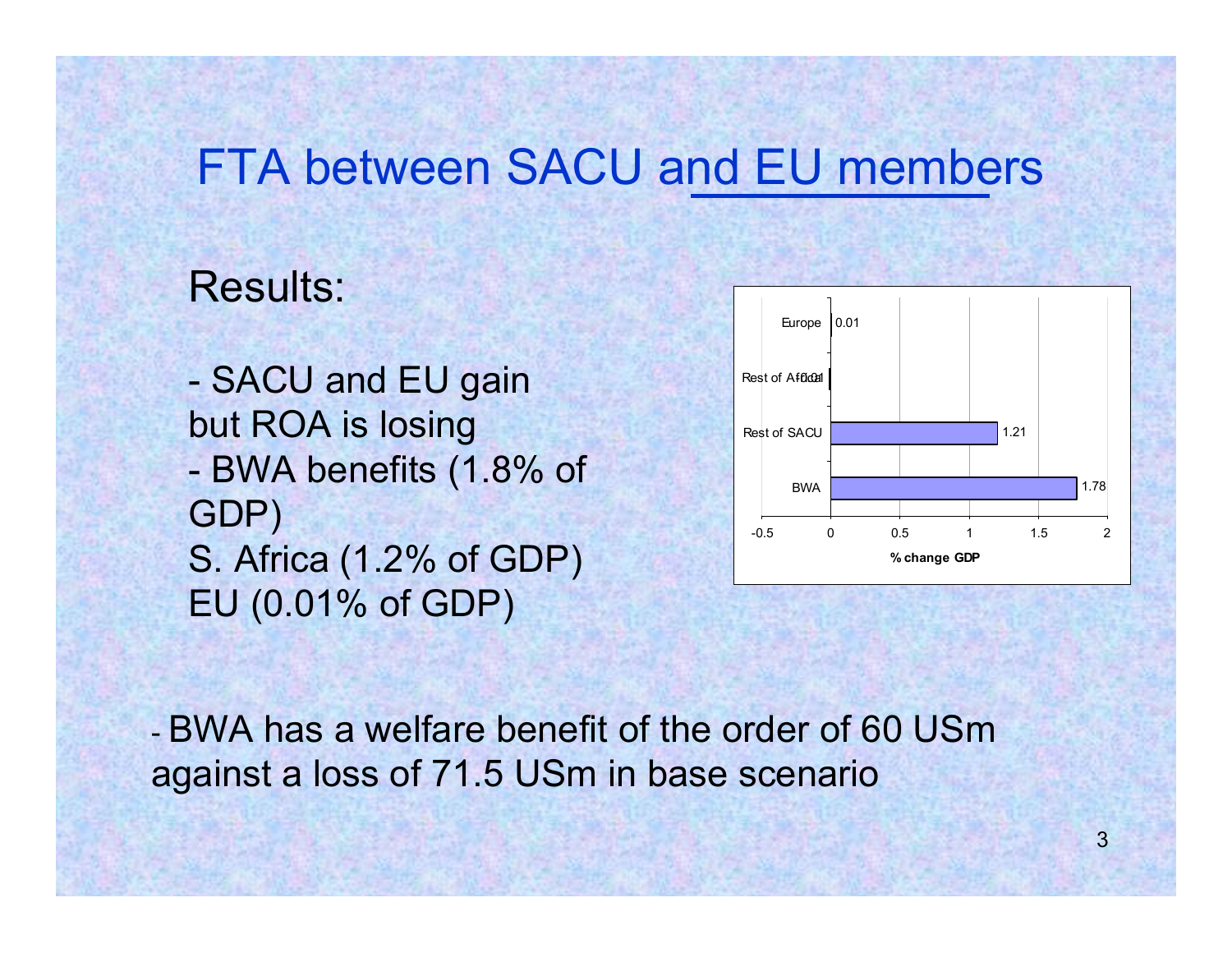a)  $\downarrow$  subsid<sub>EU</sub>  $\;\rightarrow$  ↑PM food, crops b) ↑PM food, crops from EU for better quality FTA between EU and SACU members Welfare effects: BWA: - increase in welfare due to endowment & TOT effect More use of unskilled labor Increase px food - fall in welfare due to fall in import tax redistribution S. Africa: - increase in welfare due to alloc.n & endowment More food, light manuf. More use of unskilled labor - fall in welfare due to negative TOT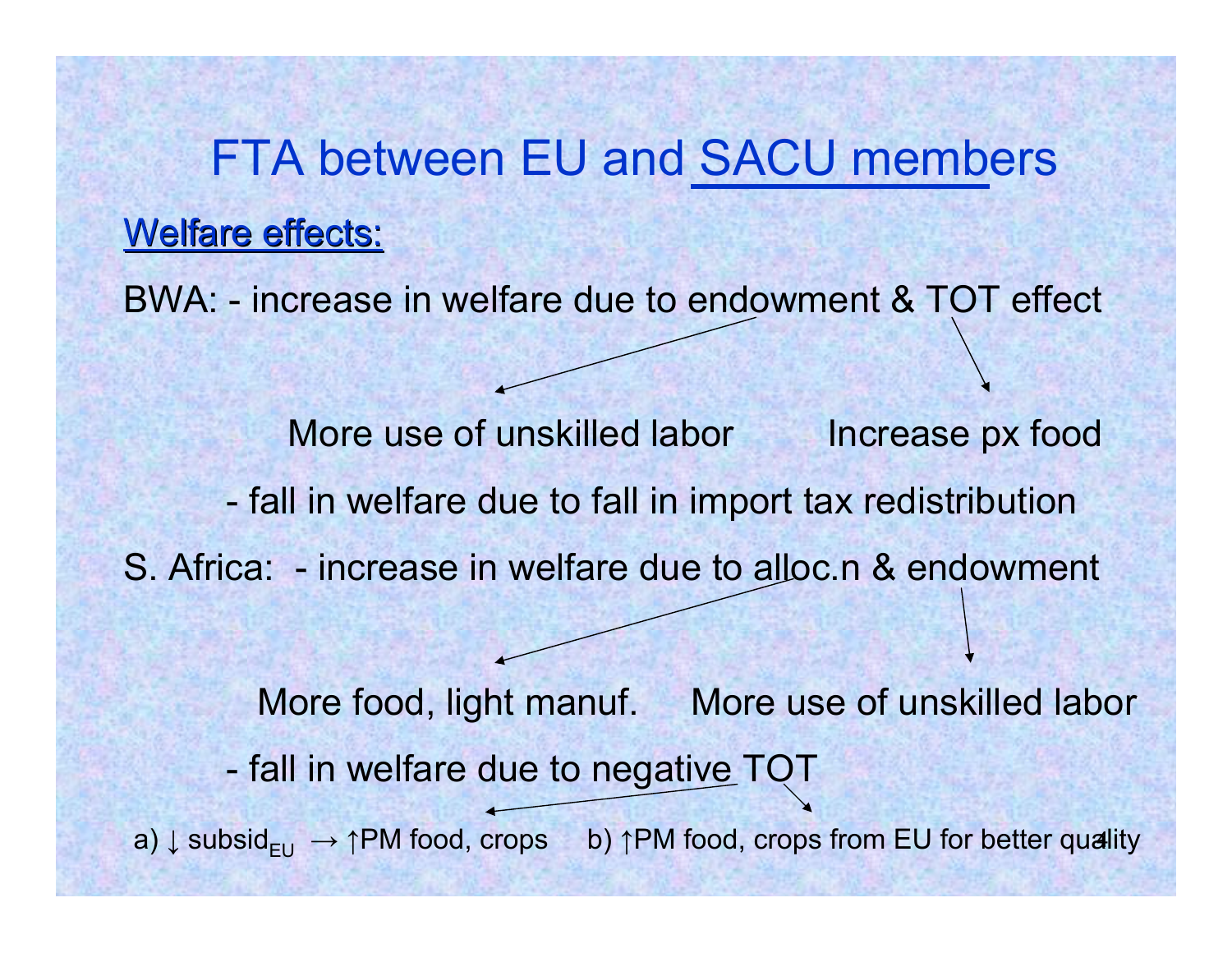## FTA between EU and SACU members

#### Sectoral change in VA:

-BWA: reallocate resources from crops, light and heavy manufactures into food and animal agriculture.

-S. Africa: reallocate resources from minerals into capital goods and food.

-EU: minimal change.

Change in Commodity Exports to EU:

- ↑ food export from BWA and S. Africa

Change in Commodity Imports from EU:

-BWA: ↑ light manufactures

-S. Africa: ↑light, heavy manufactures and food.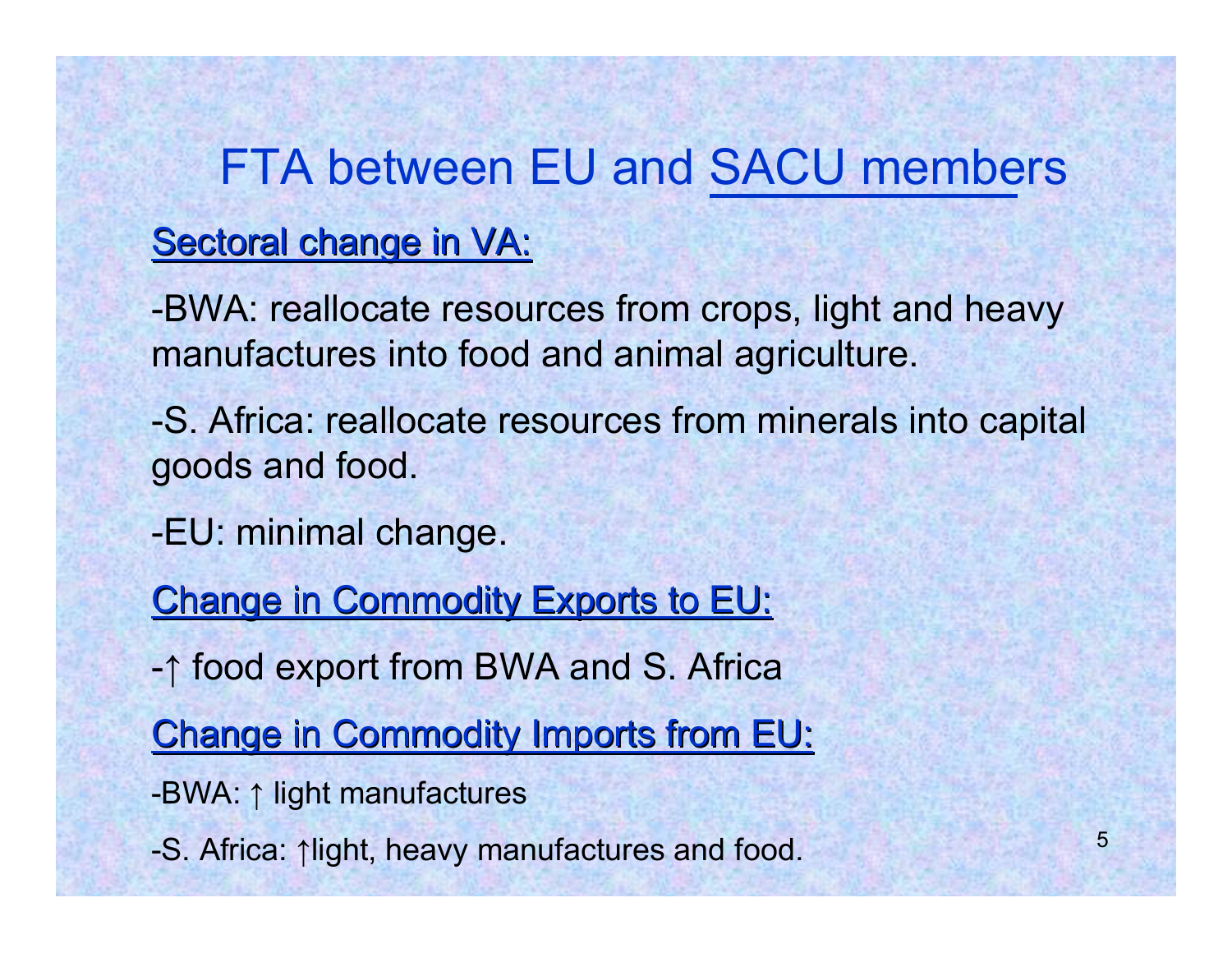#### FTA between EU and SACU members

#### **Further analysis:**

BWA: - ↓ share of domestic sales of crops

- ↓ share of export sales of light manufactures
- ↓ share of domestic sales of services (while services from EU to BWA ↑ by 10.7%)

S. Africa: - ↑ share of export sales of food

EU: - minimal change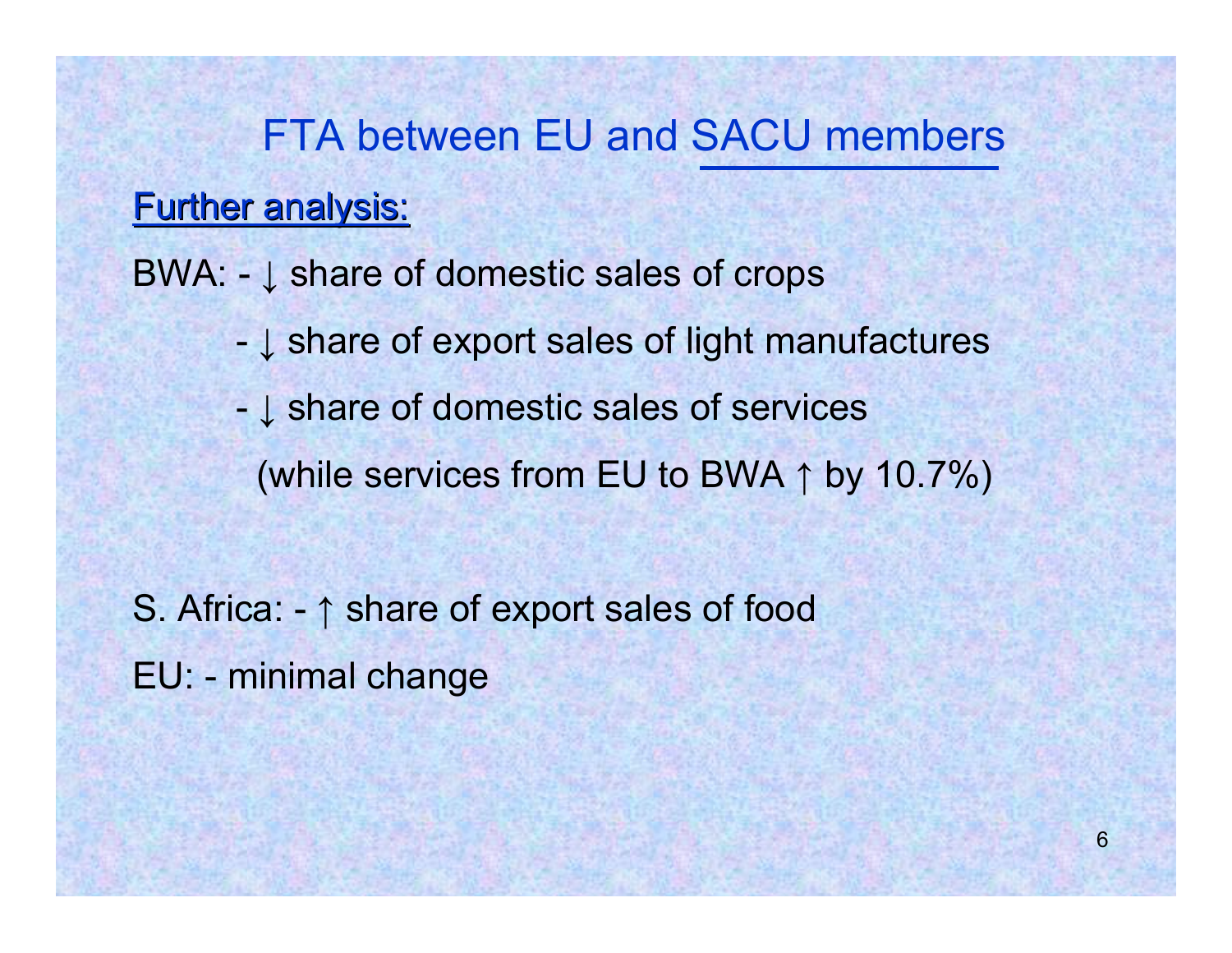## EU SSA Agriculture Liberalization

### The Case of No Agricultural Liberalization between EU and SSA

## Judi Sigurdson Tawhid Al-Saffy August 2004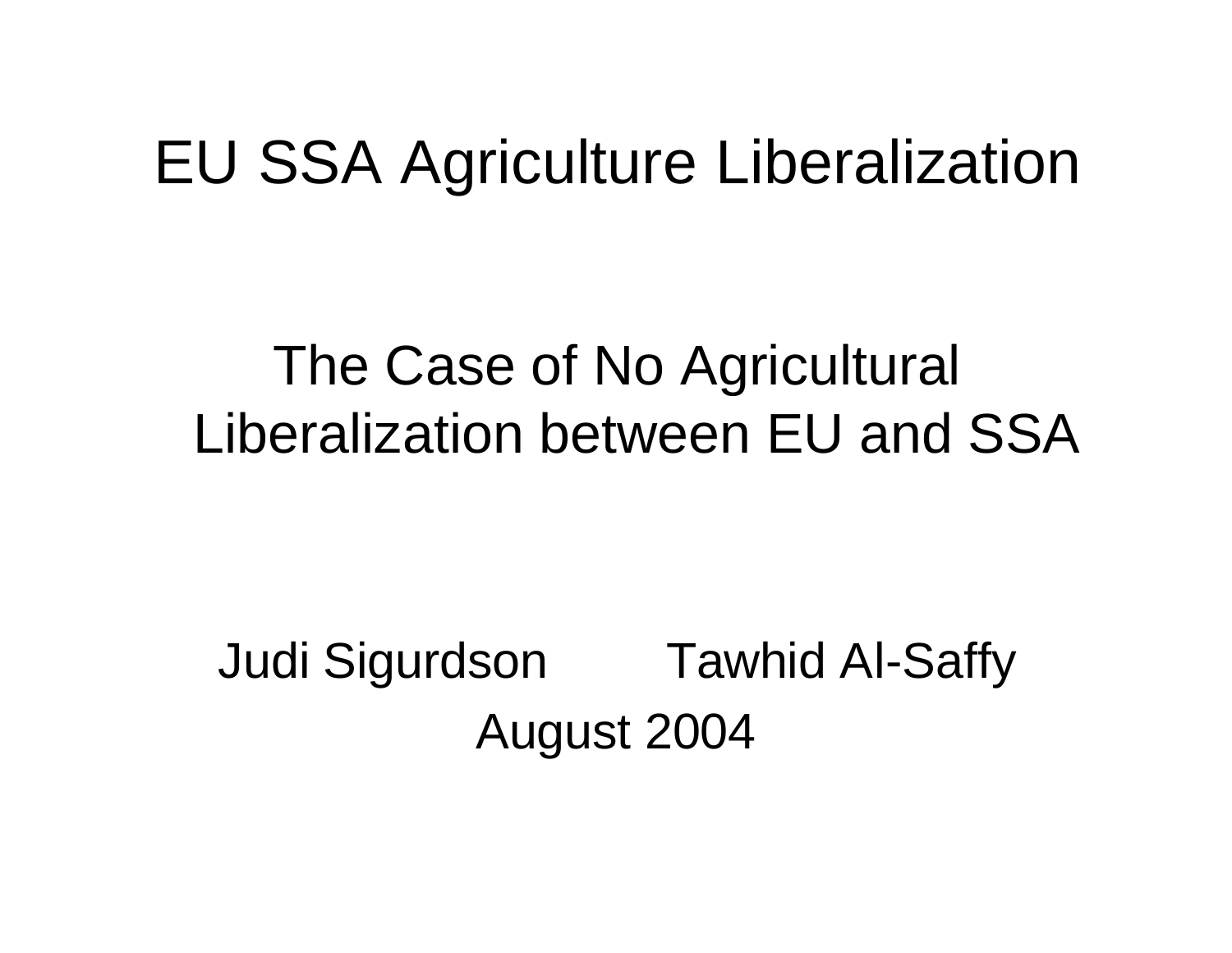## EU RSA FTA: Ag Tariff Implications

|                       | 100% ag tariff |              | 50% ag tariff |              | No ag tariff |                     |
|-----------------------|----------------|--------------|---------------|--------------|--------------|---------------------|
|                       | <b>GDP</b>     | Welfare (EV) | <b>GDP</b>    | Welfare (EV) | <b>GDP</b>   | <b>Welfare (EV)</b> |
|                       | $%$ chg        | \$US m       | $%$ chg       | \$US m       | $%$ chg      | \$US m              |
|                       |                |              |               |              |              |                     |
| <b>BWA</b>            | 0.0            | $-36.9$      | 0.0           | $-42.9$      | 0.0          | $-71.5$             |
| $S.A.*$               | 0.3            | 242.9        | 0.6           | 792.9        | 1.2          | 1729.5              |
| <b>Rest of SADC</b>   | 0.0            | 17.5         | 0.0           | 4.6          | 0.0          | $-14.2$             |
| <b>Rest of Africa</b> | 0.0            | $-8.1$       | 0.0           | $-20.1$      | 0.0          | $-37.5$             |
| <b>EU</b>             | 0.0            | 613.6        | 0.0           | 770.5        | 0.0          | 797.2               |
| Total                 |                | 290.9        |               | 954.6        |              | 1821.1              |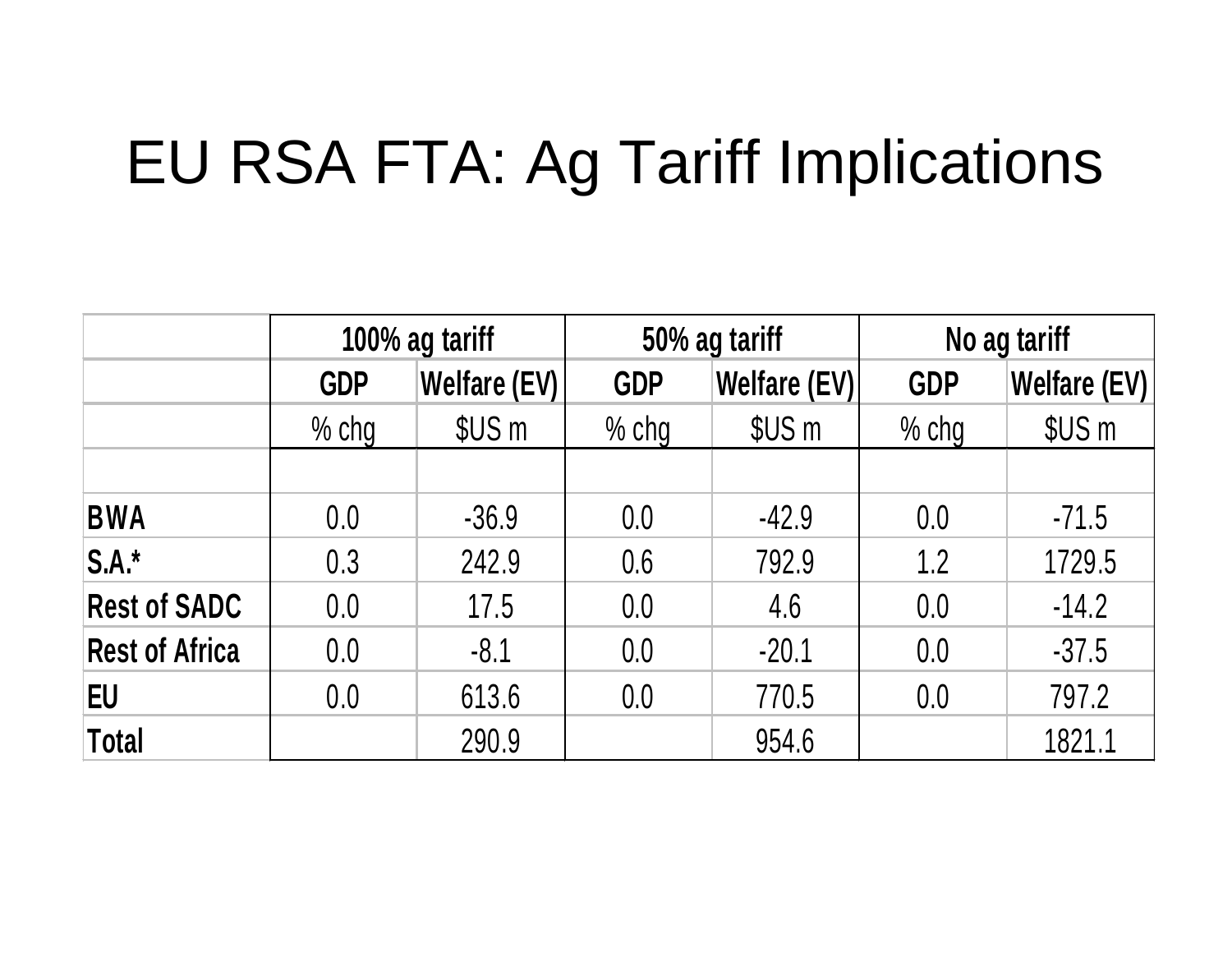## EU RSA FTA: Welfare Decomposition

- Allocative Efficiency:
	- Improved allocation of existing resources
- Endowment Effect:
	- Relates to changes in use of unskilled labor
- Terms of Trade:
	- More favorable terms of trade if it is >0
- Tax Pool:
	- Relates to tariff revenue sharing forumula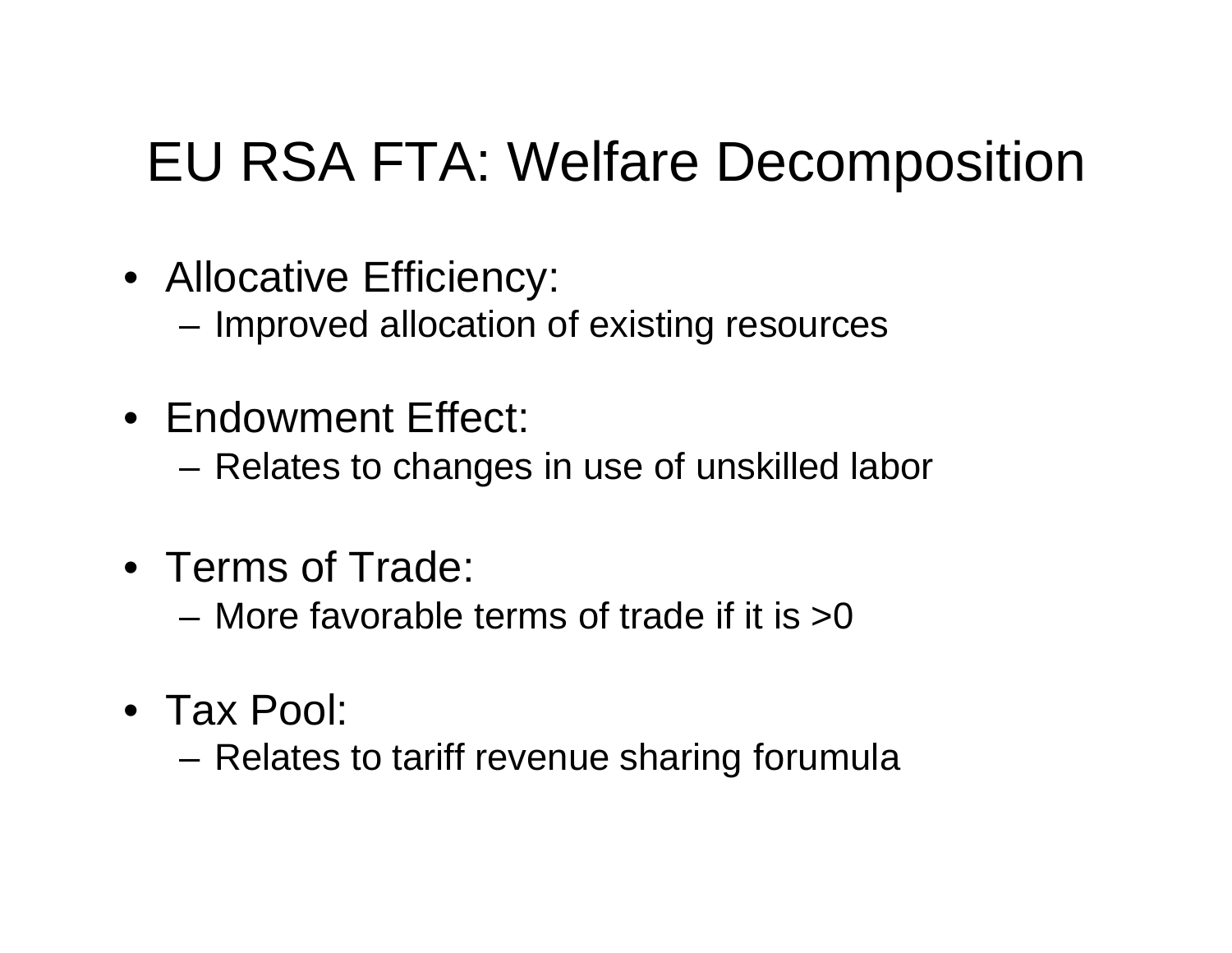## EU RSA FTA: Ag Tariff Implications Changes in Exports (\$US m)

|                 | 100% ag tariff |         | 50% ag tariff |            |         | No ag tariff |            |         |          |
|-----------------|----------------|---------|---------------|------------|---------|--------------|------------|---------|----------|
|                 |                |         |               |            |         |              |            |         |          |
|                 | <b>BWA</b>     | $S.A.*$ | <b>EU</b>     | <b>BWA</b> | $S.A.*$ | <b>EU</b>    | <b>BWA</b> | $S.A.*$ | EU       |
| Crop            | 0.0            | 4.8     | $-47.0$       | 0.0        | 137.2   | $-85.2$      | 0.0        | 277.2   | $-111.4$ |
| <b>Animal</b>   | 0.2            | 5.7     | $-9.5$        | 0.3        | 14.1    | $-7.1$       | 0.7        | 18.3    | $-0.3$   |
| Food            | 2.0            | $-22.1$ | $-181.1$      | $-2.7$     | 555.6   | $-70.1$      | $-10.4$    | 2123.4  | 413.8    |
| <b>Mining</b>   | 0.0            | 2.6     | $-24.6$       | 0.0        | $-21.5$ | $-22.0$      | 0.0        | $-63.2$ | $-17.0$  |
| <b>Textiles</b> | 4.0            | 220.0   | 277.6         | 3.9        | 208.7   | 288.0        | 4.0        | 197.5   | 300.3    |
| H Mfg           | $-2.1$         | 835.8   | 83.9          | $-1.9$     | 671.3   | 146.6        | $-1.3$     | 425.3   | 250.0    |
| L Mfg           | $-34.0$        | 672.1   | 1042.3        | $-32.6$    | 602.2   | 1113.5       | $-29.0$    | 502.2   | 1231.6   |
| <b>Svs</b>      | 7.0            | 121.9   | $-517.2$      | 7.5        | 77.4    | $-480.0$     | 8.5        | 14.4    | $-400.2$ |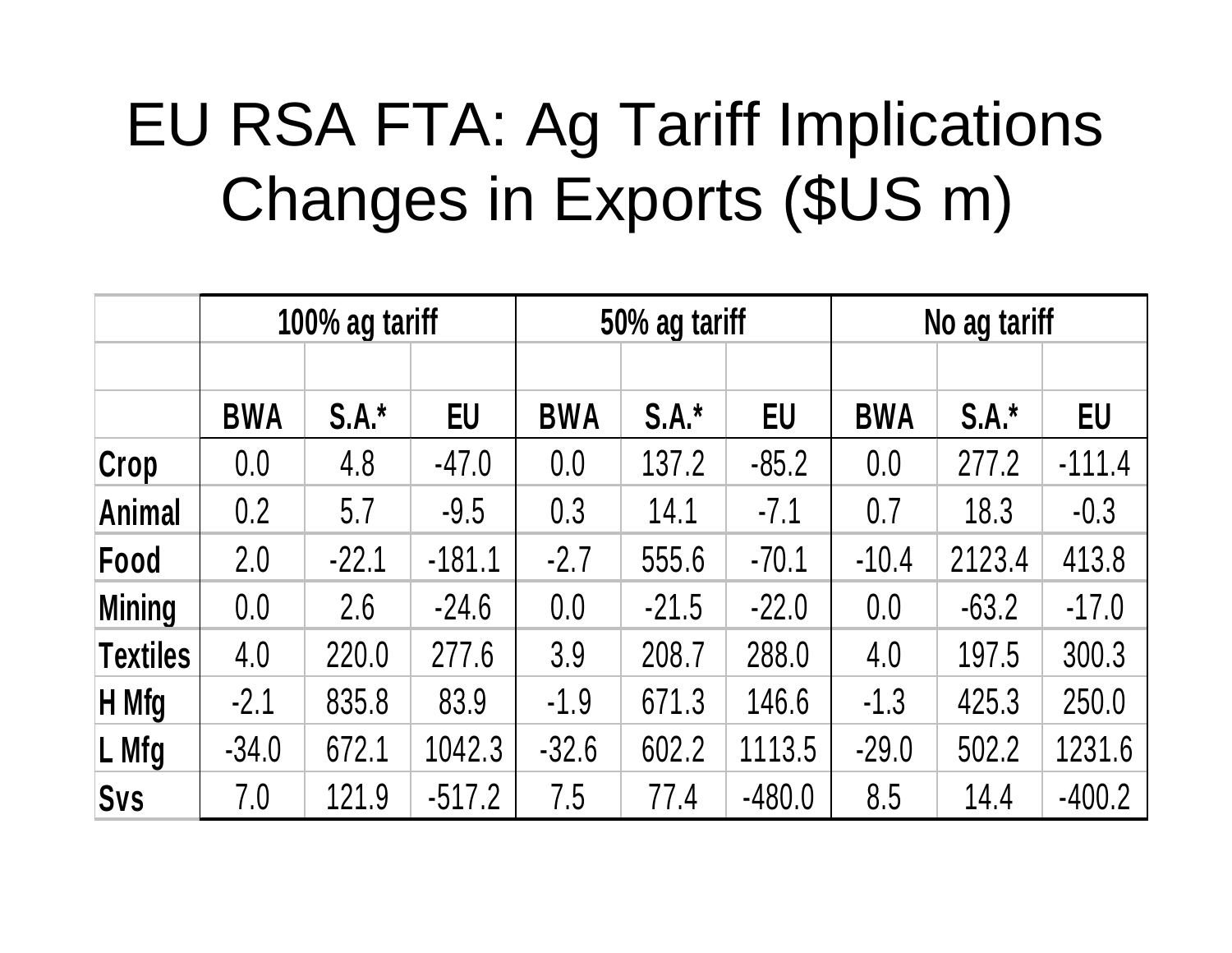## EU RSA FTA: Ag Tariff Implications Changes in Imports (\$US m)

|               | 100% ag tariff |          | 50% ag tariff |            |         | No ag tariff |            |         |           |
|---------------|----------------|----------|---------------|------------|---------|--------------|------------|---------|-----------|
|               |                |          |               |            |         |              |            |         |           |
|               | <b>BWA</b>     | $S.A.*$  | <b>EU</b>     | <b>BWA</b> | $S.A.*$ | <b>EU</b>    | <b>BWA</b> | $S.A.*$ | <b>EU</b> |
| Crop          | $-0.6$         | $-22.7$  | 6.8           | $-1.5$     | 9.9     | 71.5         | $-3.1$     | 74.8    | 149.3     |
| <b>Animal</b> | 0.0            | $-0.8$   | 3.7           | $-0.2$     | 4.2     | 6.5          | $-0.5$     | 13.9    | 7.9       |
| Food          | $-1.6$         | $-122.0$ | 2.5           | $-1$       | 284     | 338.8        | 3.2        | 1440.2  | 1111.9    |
| Mining        | 0.1            | $-1.8$   | $-2.5$        | 0.1        | 0.8     | $-0.7$       | 0.4        | 6.8     | 1.7       |
| Textiles      | 2.5            | 169.0    | 158.8         | 2.4        | 177.1   | 164.4        | 2.5        | 188.4   | 169.6     |
| H Mfg         | $-9.1$         | 452.8    | 322.9         | $-9.8$     | 498     | 320.8        | $-10.1$    | 587.0   | 320.1     |
| L Mfg         | 5.7            | 1131.0   | 575.3         | 4.2        | 1257.2  | 594.8        | 2.5        | 1497.6  | 617.3     |
| <b>Svs</b>    | $-2.5$         | $-70.2$  | 246.0         | $-2.7$     | $-38.2$ | 251.1        | $-2.8$     | 14      | 254.3     |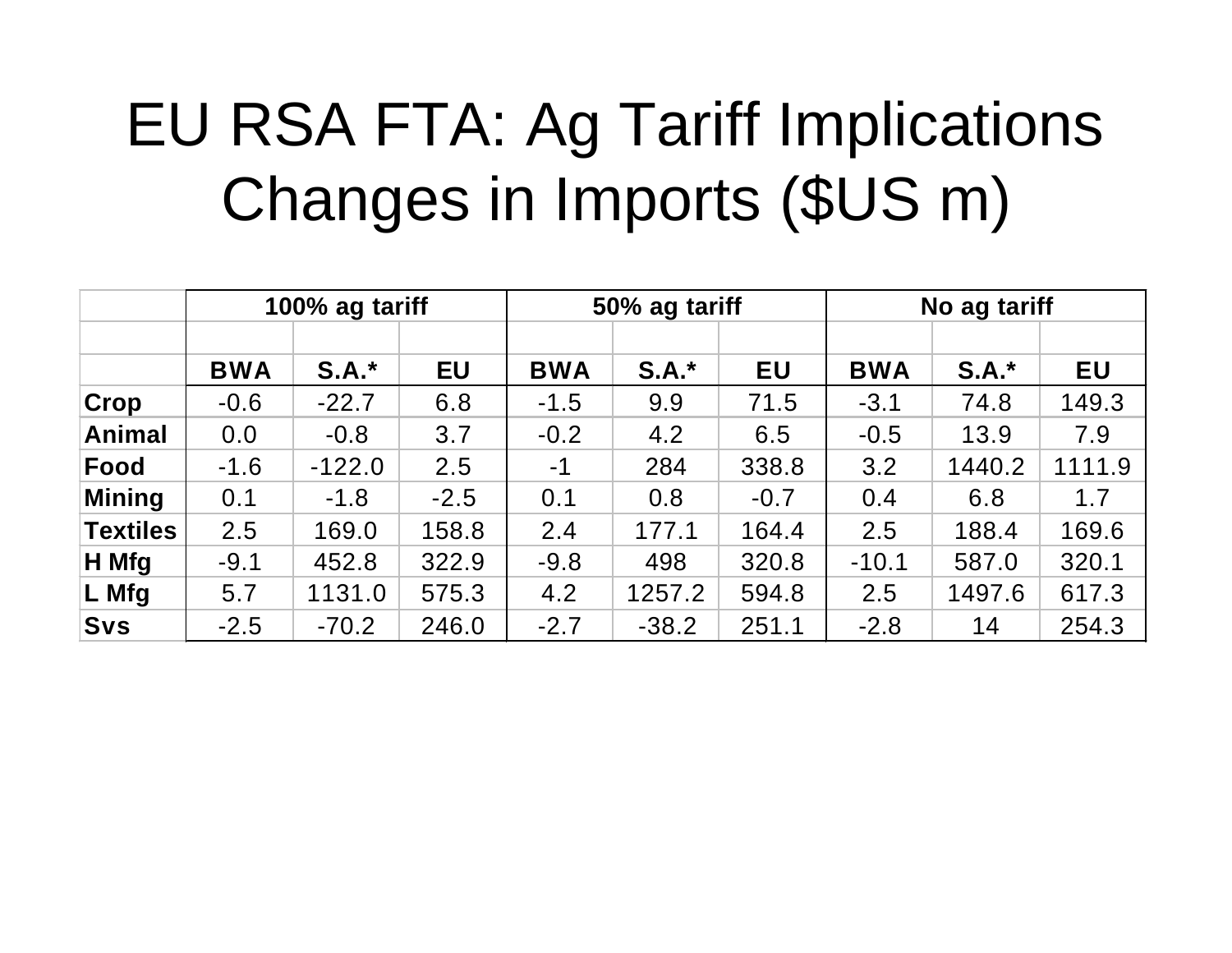## EU RSA FTA: Export Subsidy Implications

|                       |            | 100% ag tariff        | 100% ag tariff<br>w / o ag export subsidy |                   |  |
|-----------------------|------------|-----------------------|-------------------------------------------|-------------------|--|
|                       |            | w / ag export subsidy |                                           |                   |  |
|                       | <b>GDP</b> | Welfare (EV)          | <b>GDP</b>                                | Welfare (EV)      |  |
|                       | $%$ chg    | \$US m                | $%$ chg                                   | \$US <sub>m</sub> |  |
|                       |            |                       |                                           |                   |  |
| <b>BWA</b>            | 0.0        | $-36.2$               | 0.0                                       | $-36.9$           |  |
| $S.A.*$               | 0.4        | 385                   | 0.3                                       | 242.9             |  |
| <b>Rest of SADC</b>   | 0.0        | 12.4                  | 0.0                                       | 17.5              |  |
| <b>Rest of Africa</b> | 0.0        | $-16.1$               | 0.0                                       | $-8.1$            |  |
| <b>EU</b>             | 0.0        | 691.5                 | 0.0                                       | 613.6             |  |
| <b>Total</b>          |            | 484                   |                                           | 290.9             |  |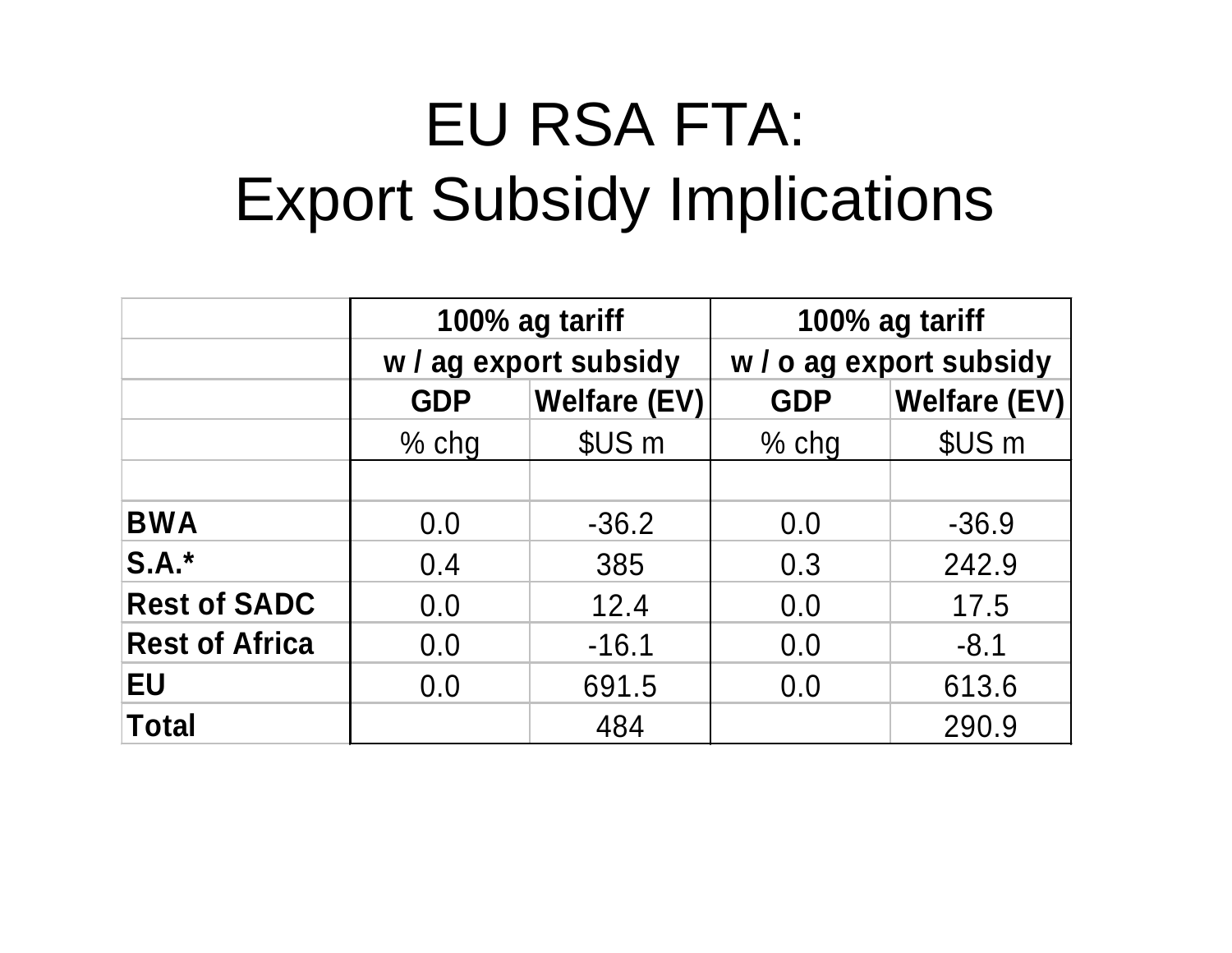## EU Enlargement and Changing Preferential Trade Benefits

## By Haiyan Wang and Peter Minor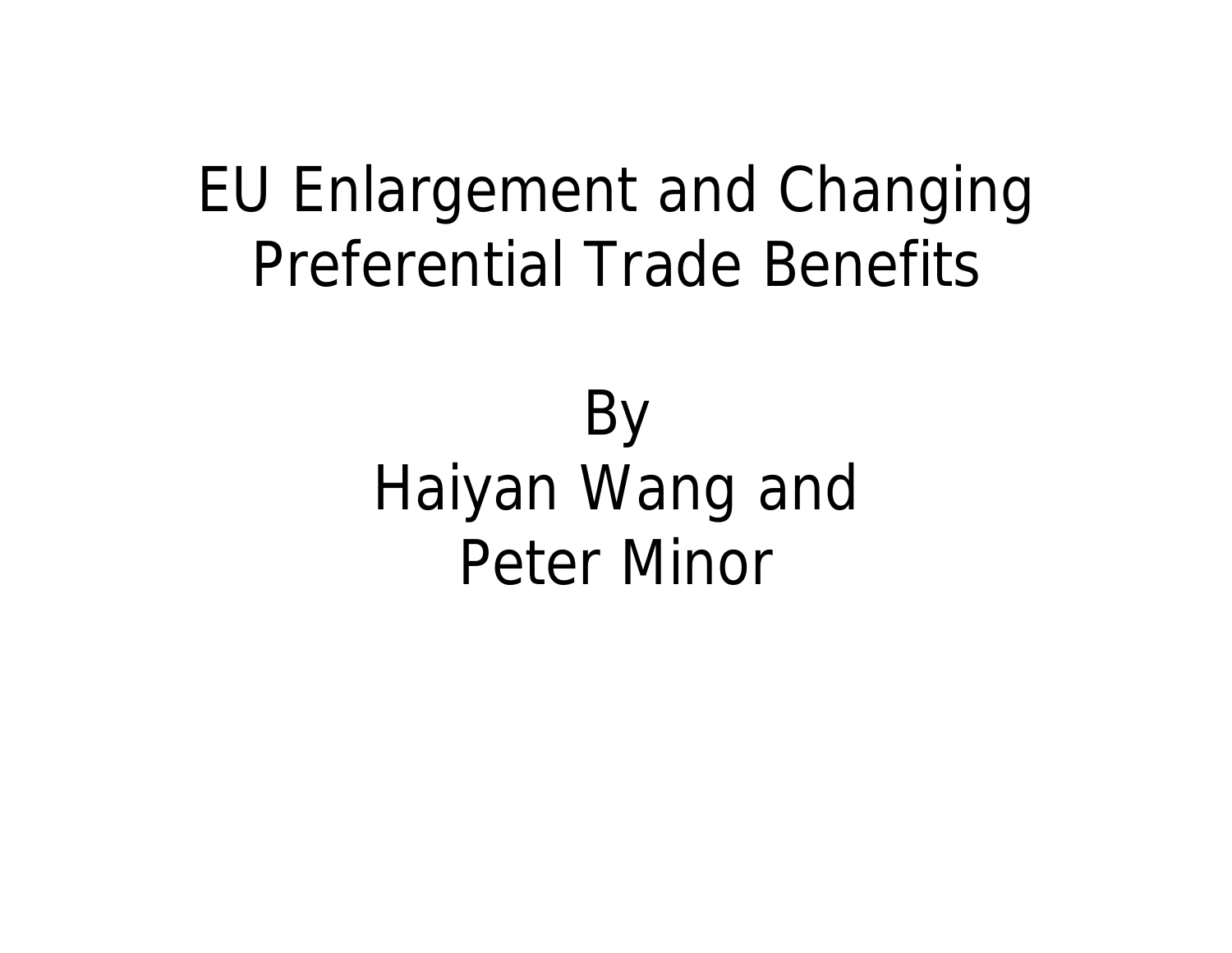## What are the Impacts of Expanding Preferential Trade Arrangements

- Preferential trade arrangements (PTAs) and agreements (FTAs) are expanding
- The benefits of preferential market access are continuing to change with enlargement of PTA and FTA arrangement
- The Minister of Industry and Trade stated to the South African Congress that an enlarged EU was good for South Africa and its neighbors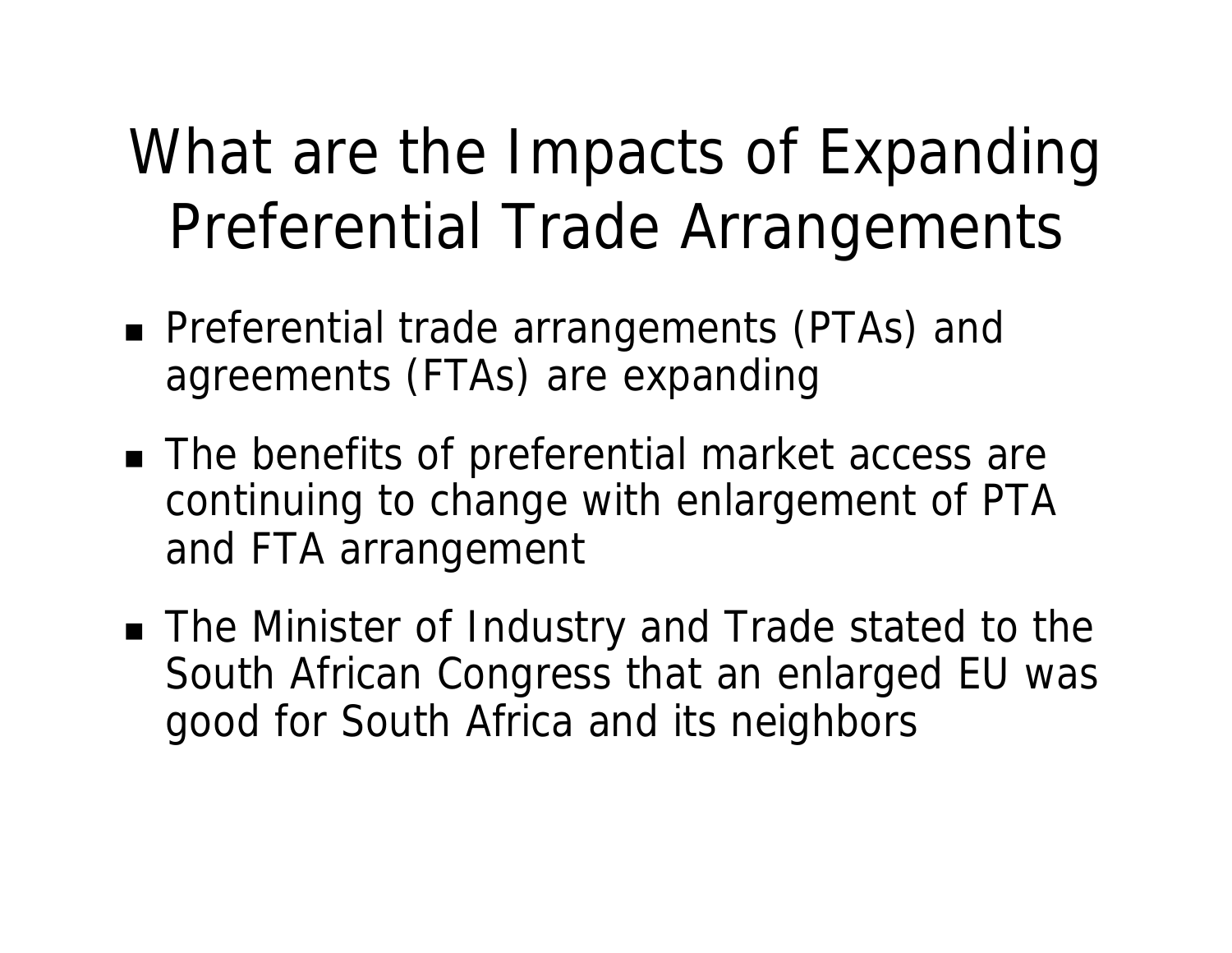## Simulation Background: EU Enlargement

- Built on Version 5 GTAP database shocked to simulate RSA-EU FTA (McDonald and Walmsley 2001)
- Walmsley simulation shocked for EU enlargement:
	- $\vee$  Reciprocal elimination of EU and E. Europe tariffs
	- $\checkmark$  Elimination of remaining intra E. Europe tariffs
	- $\checkmark$  E. Europe duties adjusted to the EU common external tariff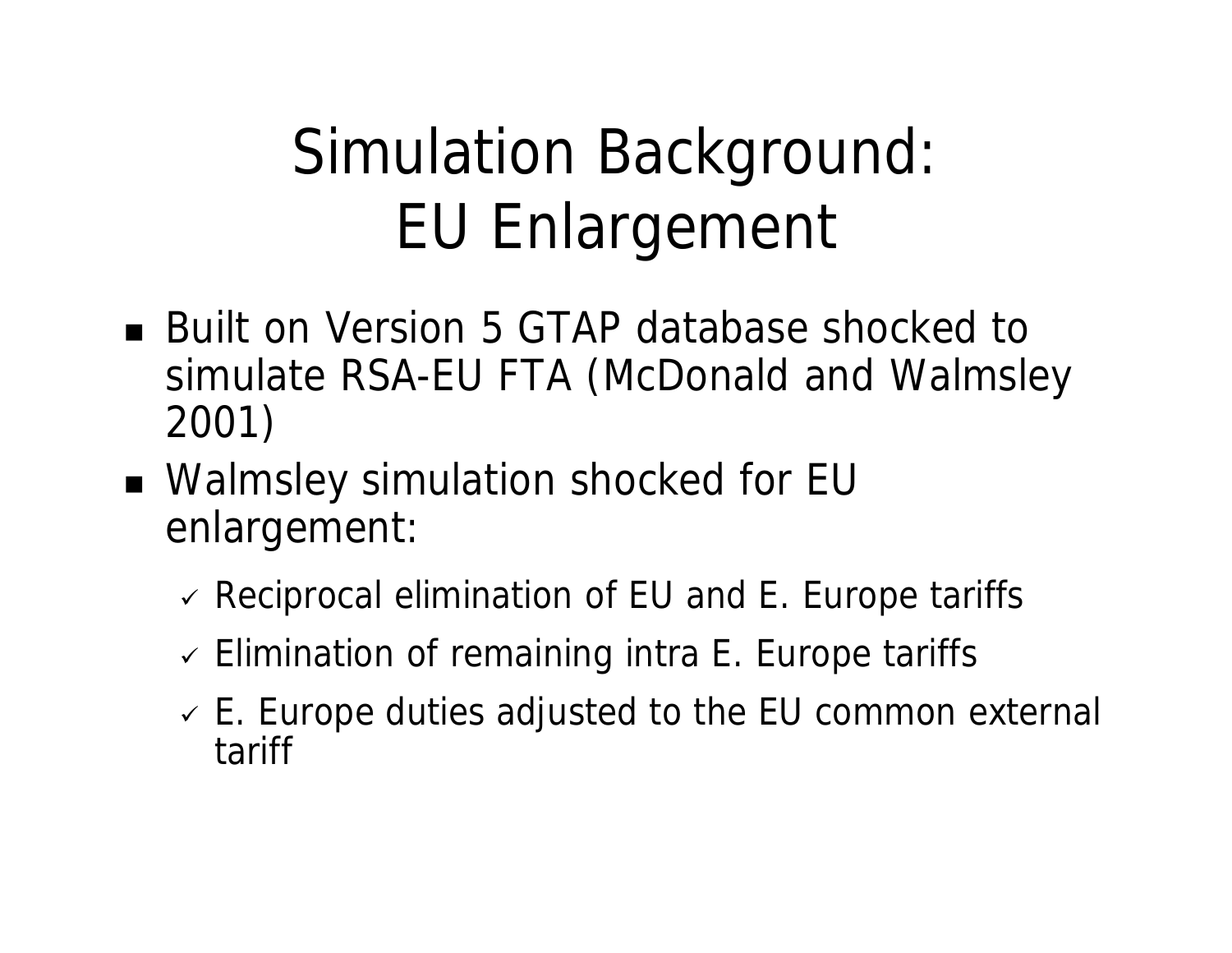## Impacts of EU Enlargement on Welfare Gains\Loses from EU – RSA FTA

|                    | SU noillim                       | Welfare<br>Change                  |                                       |
|--------------------|----------------------------------|------------------------------------|---------------------------------------|
| Country)<br>Region | (1)<br>RSA FTA WO<br>Enlargement | (2)<br>RSA FTA with<br>Enlargement | Relative to<br>RSA FTA<br>Welfare (%) |
| <b>Botswana</b>    | $-71.5$                          | $-68.39$                           | 4.3                                   |
| South Africa       | 1,729.5                          | 1,581.1                            | $-8.6$                                |
| EU                 | 797.2                            | 3,186.5                            | 299.7                                 |

A little over half (54%) of the lose in welfare is due to changing terms of trade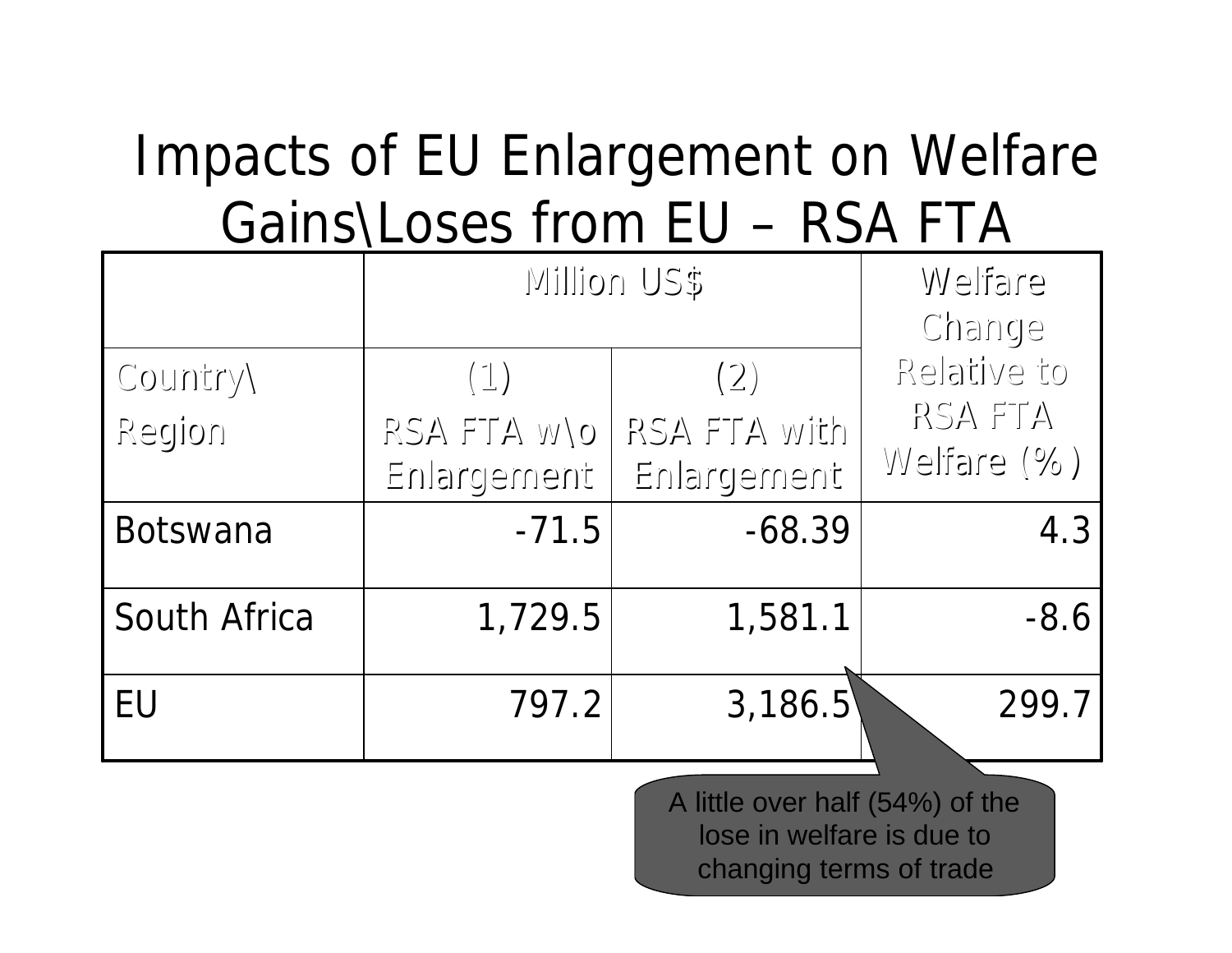## Impacts of EU Enlargement Relative to RSA-EU FTA (Exports \$US million)

|                    |                 | South   |          |
|--------------------|-----------------|---------|----------|
| <b>Commodities</b> | <b>Botswana</b> | Africa  | EU       |
| Food               | (0.3)           | (273.7) | 7,296.1  |
| Other              | (1.2)           | (4.4)   | 5,654.7  |
| <b>Services</b>    | 0.9             | 57.1    | (300.3)  |
| Heavy Manf.        | (0.1)           | 46.8    | 2,375.4  |
| Light Manf.        | (0.1)           | 27.1    | 4,381.2  |
| <b>Total</b>       | (0.7)           | (147.2) | 19,407.1 |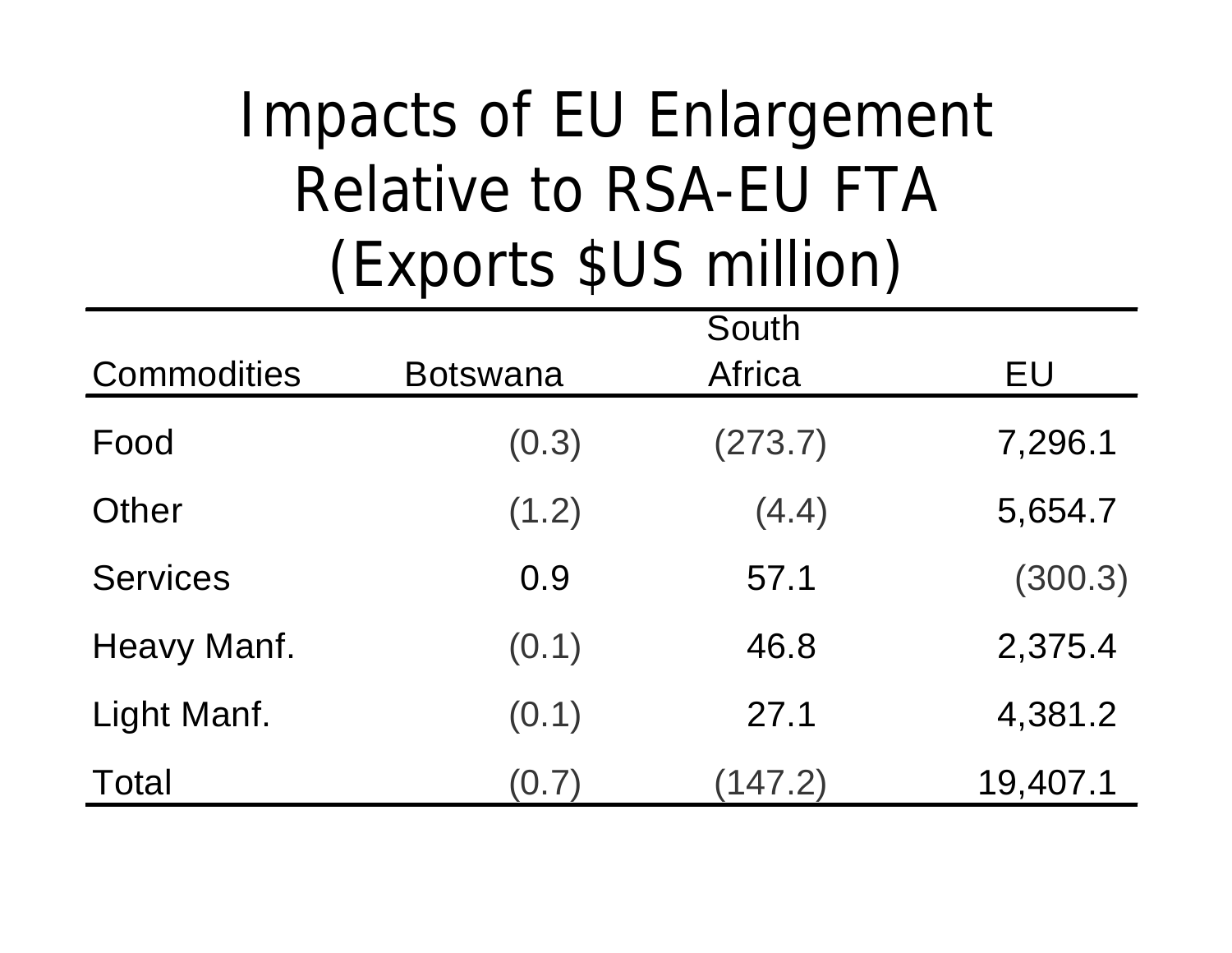# Changes of Trade Balance (X-M)

|                          |                 | South         |          |
|--------------------------|-----------------|---------------|----------|
| Trade                    | <b>Botswana</b> | <b>Africa</b> | EU       |
| <b>Exports</b>           | (0.7)           | (147.2)       | 19,407.1 |
| <b>Imports</b>           | 0.5             | (239.4)       | 18,822.8 |
| <b>Net Trade Balance</b> | (1.3)           | 92.2          | 584.3    |